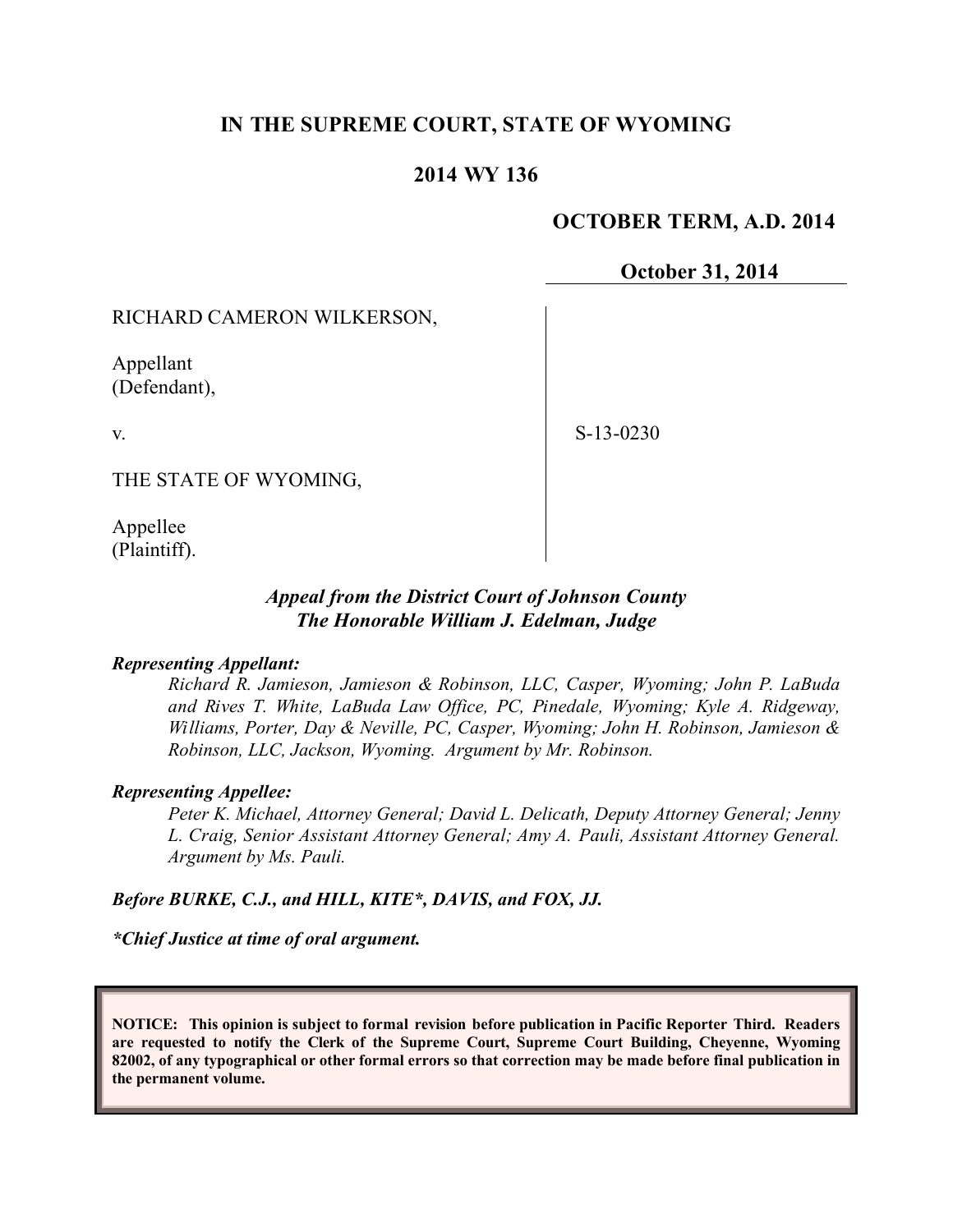### **BURKE, Chief Justice.**

 $\overline{a}$ 

[¶1] Appellant, Richard Cameron Wilkerson, challenges his conviction for seconddegree murder for the killing of Brian Newman. He contends the district court erred in instructing the jury on the malicious intent element of second-degree murder. Mr. Wilkerson further claims there was insufficient evidence to support his conviction. We conclude that the jury instructions regarding the definition of malice were in accord with our precedent. However, we also conclude that the definition of malice contained in our precedent does not satisfy the malicious intent requirement of second-degree murder under Wyo. Stat. Ann. § 6-2-104. Accordingly, we must overturn that precedent and reverse Mr. Wilkerson's conviction.

### *ISSUES*

[¶2] Appellant presents five issues. Our resolution of this case makes it unnecessary for us to consider all of the issues presented. We rephrase the issues and discuss them in the following order:

- 1. In order to convict a defendant of second-degree murder, the State must prove that the defendant acted "purposefully and maliciously." Was the jury properly instructed regarding the meaning of the term "malice?"
- 2. Was sufficient evidence presented to sustain a conviction for second-degree murder? $1$

# *FACTS*

[¶3] At approximately 7:00 p.m. on the night of September 21, 2012, the decedent,

 $<sup>1</sup>$  Mr. Wilkerson also presents the following issues, which we do not address:</sup>

- 1. Did the district court abuse its discretion in refusing to give the Appellant's proposed spoliation instruction?
- 2. Did the jury instructions that were ultimately given by the district court violate Appellant's due process right to have the jury instructed on his theory of the case?
- 3. Does this Court's precedent that presentation of evidence by a defendant waives his Rule 29 Motion for Judgment of Acquittal at the close of the State's case-in-chief – violate the Fifth Amendment's Double Jeopardy Clause?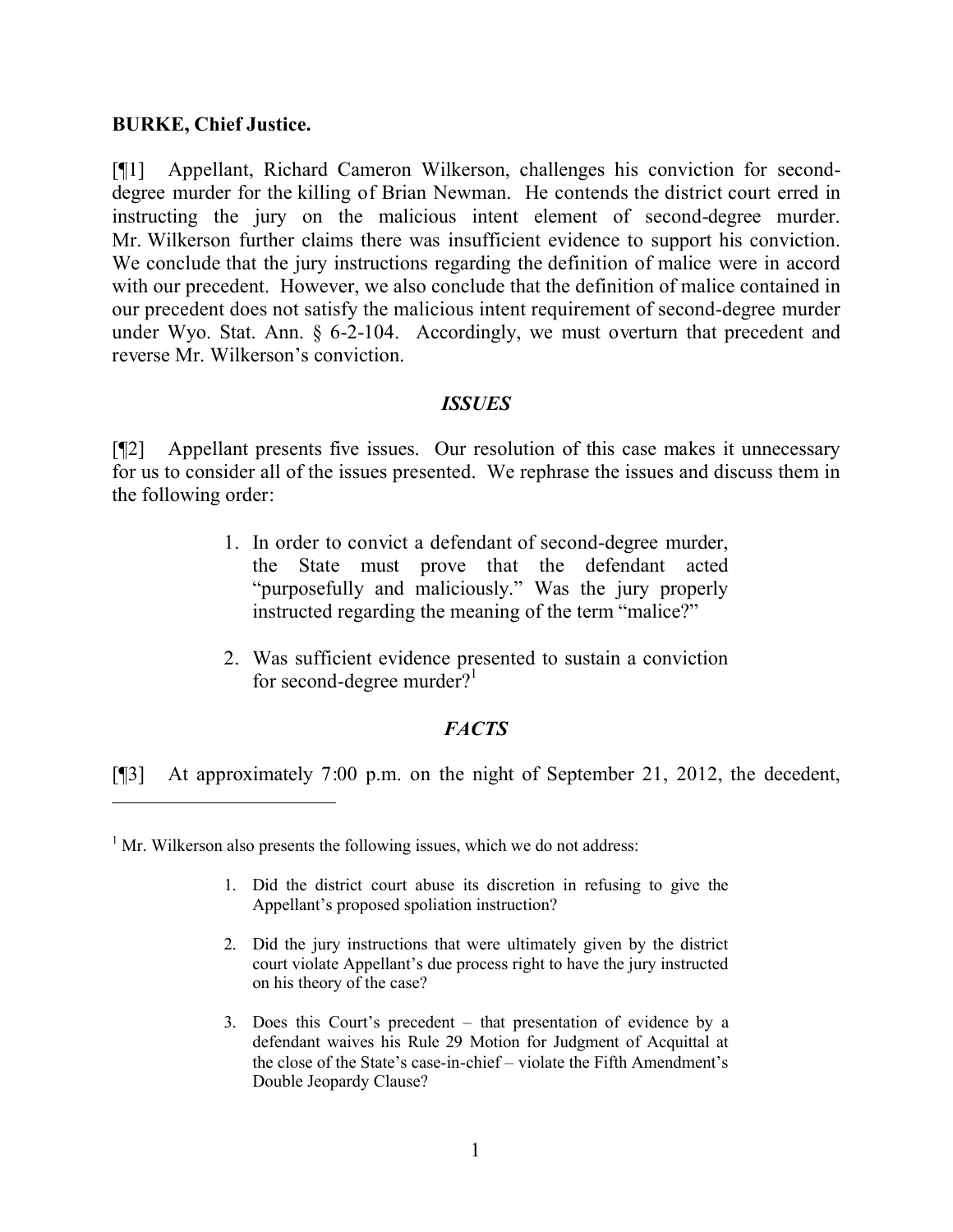Brian Newman, arrived at the Century Club bar in Buffalo, Wyoming, after consuming several beers at home. Mr. Newman spent the remainder of the evening drinking beer and shots of Jägermeister, and was still at the bar when Mr. Wilkerson arrived with a group of friends at approximately 1:00 a.m. Although not invited, Mr. Newman attempted to join Mr. Wilkerson's party at a table in the bar by pulling up a stool and making room for himself. Mr. Wilkerson ordered a round of drinks for his friends at the table, but did not buy a drink for Mr. Newman. Mr. Newman became "mouthy and rude" when he did not receive a drink, and proceeded to insult several of the women in Mr. Wilkerson's party, telling them that they were "dirty whores" and "sluts," and that they were at the bar to "prostitute [themselves]." After a heated exchange between Mr. Wilkerson and Mr. Newman, several members of Mr. Wilkerson's group told Mr. Newman to leave the table, and the bartender eventually intervened and told Mr. Newman to sit at the bar.

[¶4] Following the initial altercation between Mr. Wilkerson and Mr. Newman, Mr. Wilkerson was led to the dance floor by another bar patron who noticed that he was pacing and clenching his fists. Mr. Wilkerson left the dance floor after less than a minute, walked over to where Mr. Newman was seated at the bar, and punched Mr. Newman on the right side of his head. The punch knocked Mr. Newman off of his barstool and he struck his head on the bar ledge or a bar stool as he fell to the floor. While Mr. Newman lay unconscious on the floor, Mr. Wilkerson kicked or stomped in his general direction and said "talk shit now, bitch." Emergency personnel subsequently arrived and transported Mr. Newman to the hospital, where he was pronounced dead. Mr. Wilkerson was found at his sister's house and placed under arrest. A subsequent autopsy revealed that the cause of Mr. Newman's death was "massive, fresh, acute bleeding into [Mr. Newman's] head that happened when he tore blood vessels from the fall to the ground, hitting his head after he was punched." The coroner's report indicated that Mr. Newman had a blood alcohol content of .226% at the time of his death.

[¶5] As part of its investigation of the incident, the Buffalo Police Department obtained warrants to gather the clothing and shoes worn by Mr. Wilkerson at the time of the altercation, as well as a sample of Mr. Wilkerson's blood. Based on witness statements that Mr. Wilkerson had kicked or stomped in the general direction of Mr. Newman after he was knocked to the ground, the police submitted Mr. Wilkerson's shoes to the State Crime Laboratory for DNA testing. The testing revealed no evidence of Mr. Newman's DNA on the shoes. At the request of the coroner, Mr. Newman's hands were bagged to preserve potential DNA evidence. The State, however, did not request DNA testing of Mr. Newman's hands.

[¶6] On September 23, 2012, the State charged Mr. Wilkerson with second-degree murder under Wyo. Stat. Ann. § 6-2-104 and § 6-10-102. A six-day jury trial began on April 15, 2013. At the close of the State's case-in-chief, Mr. Wilkerson moved for a judgment of acquittal pursuant to W.R.Cr.P. 29(a). The district court denied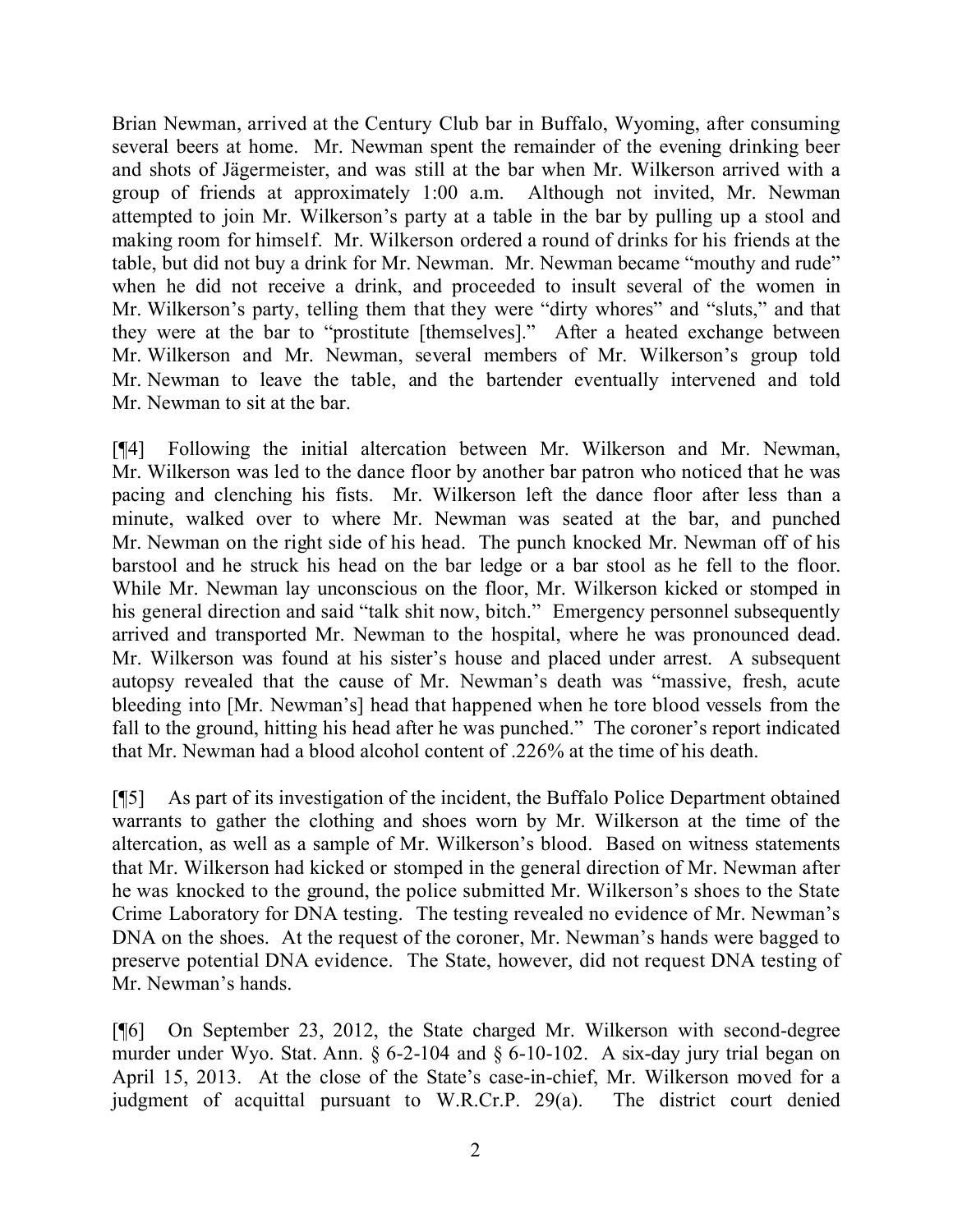Mr. Wilkerson's motion. Mr. Wilkerson again moved for a judgment of acquittal after the close of the defense's case, after the close of the State's rebuttal, and after the case was submitted to the jury. Those motions were also denied.

[¶7] After the close of evidence, Mr. Wilkerson submitted a supplemental set of proposed jury instructions. Two of those instructions attempted to define the "malice" element of second-degree murder:

## LADIES AND GENTLEMEN OF THE JURY:

The definition of "malice" requires proof of either:

- a. actual intent to cause the particular harm which is produced or harm of the same general nature; or
- b. the wanton and willful doing of an act with awareness of [a] plain and strong likelihood that such harm may result.

## LADIES AND GENTLEMEN OF THE JURY:

The striking of a blow with the fist on the side of the face or head is not likely to be attended with dangerous or fatal consequences, and no inference of malice is warranted by such proof.

The district court rejected the proposed instructions, stating that they did not accurately reflect the status of the law in Wyoming. Instead, the court gave the following instruction relating to malice, modeled on Wyoming Criminal Pattern Jury Instruction  $21.01D2$ 

#### INSTRUCTION NO. 8

The term malice means that the act(s) constituting the offense charged was/were done intentionally, without legal justification or excuse or that the act(s) was/were done in such a manner as to indicate hatred, ill will, or hostility towards another.

"Maliciously" means acting in the state of mind in which an intentional act is done without legal justification or excuse. The term "maliciously" conveys the meaning of hatred, ill will, or hostility toward another.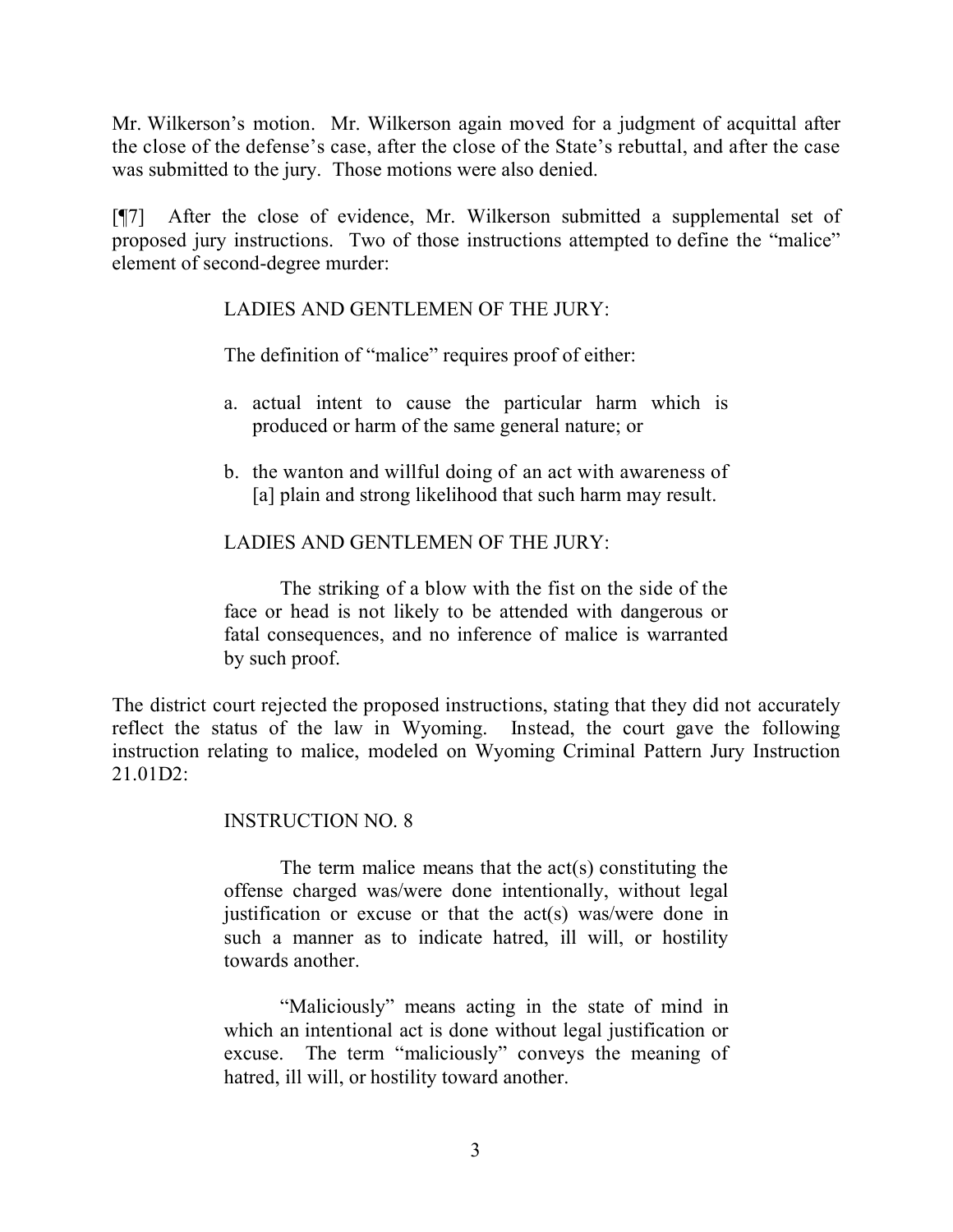Mr. Wilkerson also submitted a proposed instruction relating to the State's alleged failure to preserve potential DNA evidence on Mr. Newman's hands. That instruction, which stated that the failure to preserve evidence by a party may give rise to an unfavorable inference against that party, was also rejected by the district court. After deliberating, the jury found Mr. Wilkerson guilty of second-degree murder, and the court sentenced Mr. Wilkerson to 20 to 40 years in prison. Mr. Wilkerson timely filed this appeal.

### *DISCUSSION*

[¶8] In order to resolve Mr. Wilkerson's first claim of error, we must determine the meaning of the term "maliciously" as that term is used in Wyo. Stat. Ann. § 6-2-104 (LexisNexis 2011), Wyoming's second-degree murder statute. That issue presents a question of law which we review *de novo*. *See*, *e.g.*, *Kammerer v. State*, 2014 WY 50, ¶ 5, 322 P.3d 827, 830 (Wyo. 2014). Under Section 6-2-104, "whoever purposely and maliciously, but without premeditation, kills any human being is guilty of murder in the second degree . . . ." As noted previously, the district court instructed the jury on the element of malice as follows:

> The term malice means that the act(s) constituting the offense charged was/were done intentionally, without legal justification or excuse or that the act(s) was/were done in such a manner as to indicate hatred, ill will, or hostility towards another.

> "Maliciously" means acting in the state of mind in which an intentional act is done without legal justification or excuse. The term "maliciously" conveys the meaning of hatred, ill will, or hostility toward another.

Unquestionably, this instruction provides a very low threshold of proof for conviction. Under this instruction, a defendant can be convicted of second-degree murder if the jury is convinced that the act which caused the victim's death was purposefully done "without legal justification or excuse." A defendant could also be convicted if the jury determines that the act was "done in such a manner as to indicate hatred, ill will, or hostility towards another." The State need not prove both elements in order to convict under this instruction.

[¶9] Mr. Wilkerson objected to the instruction and proposed an instruction that is at the opposite end of the spectrum. The instruction proposed by Mr. Wilkerson would have required proof of "actual intent to cause the particular harm which is produced" or alternatively, "the wanton and willful doing of an act with awareness of [a] plain and strong likelihood that such harm may result." Essentially, Mr. Wilkerson's proposed instruction requires the State to prove that Mr. Wilkerson acted with intent to kill or with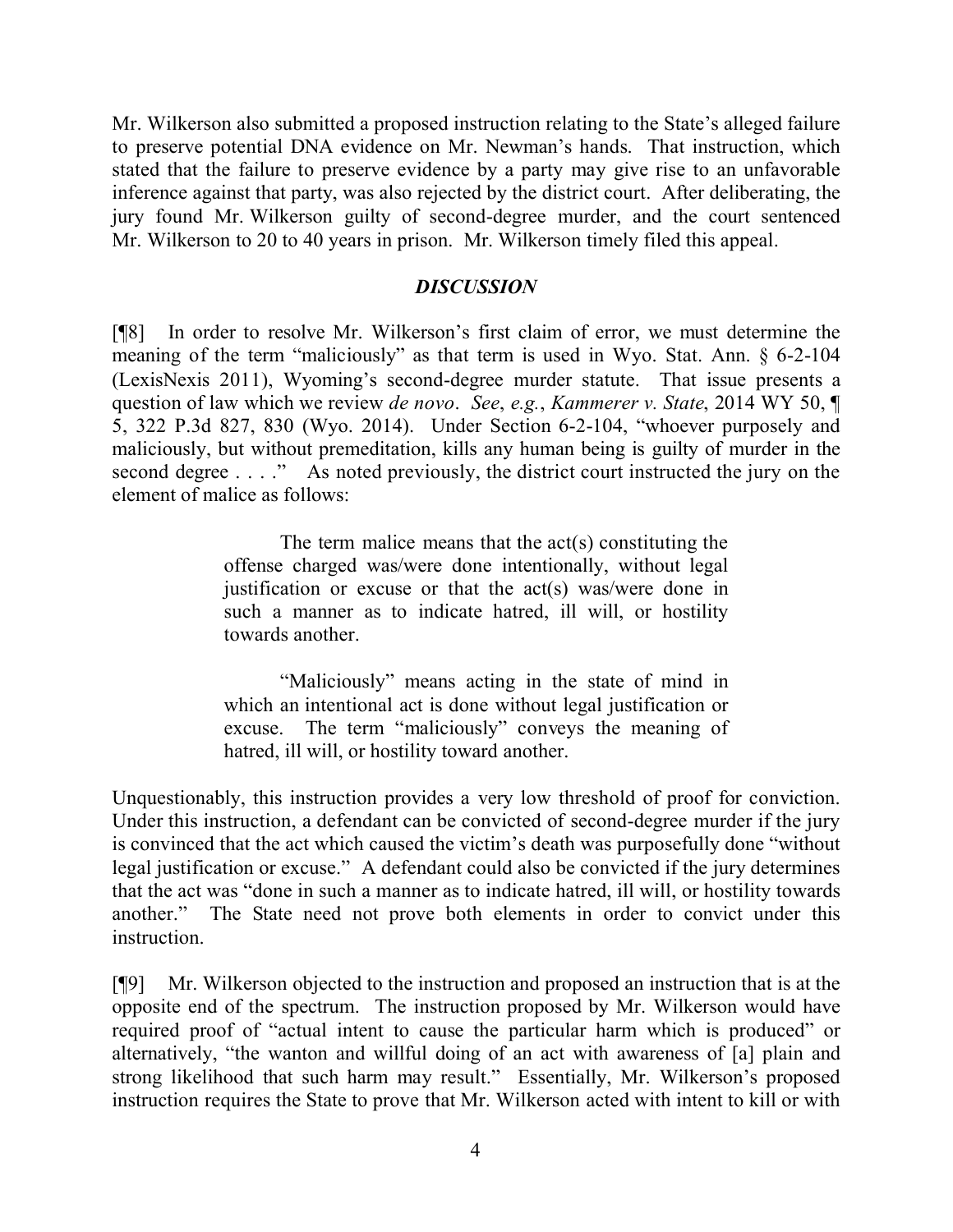awareness that death was likely to result from his actions. We must determine if either instruction satisfies the requirements of Wyo. Stat. Ann. § 6-2-104.

## **History of Second-Degree Murder in Wyoming**

[¶10] We begin our analysis with a historical review of the law relating to second-degree murder in Wyoming. At the time of adoption of Wyoming's territorial criminal code, in 1869, the code provided that "[a]ny person who shall purposely and maliciously, but without deliberation and premeditation, kill another . . . shall be deemed guilty of murder in the second degree." 1876 Compiled Laws of Wyoming ch. 35, § 16. Early decisions from this Court interpreted the statute to require proof of the defendant's intent to kill. For example, in *Ross v. State*, 8 Wyo. 351, 384-385, 57 P. 924, 932 (1899), this Court stated that murder committed with "a distinctly formed intention to kill, not in selfdefense, and without adequate provocation," is "only murder in the second degree, which must be done purposely and maliciously, that is, it must be done with the intent to kill and with malice, or else it is not even murder in the second degree." *See also Parker v. State*, 24 Wyo. 491, 502, 161 P. 552, 555 (1916) (a homicide in which "the intention to kill was present in the mind of defendant at the time the act was committed . . . under our statute would constitute murder in the second degree"). Intent to kill continued to be an element of second-degree murder in Wyoming for over a century. In *Goodman v. State*, 601 P.2d 178, 186-187 (Wyo. 1979), we approved of jury instructions that required the State to prove "the essential element of intention to kill" as an element of second-degree murder, stating that the instructions were "correct and complete in their statement of the pertinent law."

[¶11] In 1983, Wyoming's Criminal Code was revised and modernized, but the seconddegree murder statute was retained without change:

> The wording of the homicide statutes in Wyoming was not substantially changed when the legislature revised the criminal code in 1983. The criminal code revision subcommittee of the Joint Judiciary Interim Committee, in its 1981 first draft, proposed to combine first-degree and seconddegree murder into one offense. The subcommittee was heavily criticized for its proposal, because the draft, if enacted, would destroy 90 years of Wyoming case law in the area of homicide. The subcommittee subsequently chose to retain the existing second-degree murder statute without change.

*Crozier v. State*, 723 P.2d 42, 51 (Wyo. 1986).Three years after the legislature's adoption of the revised criminal code, however, our decision in *Crozier* held that intent to kill was not a necessary element of second-degree murder.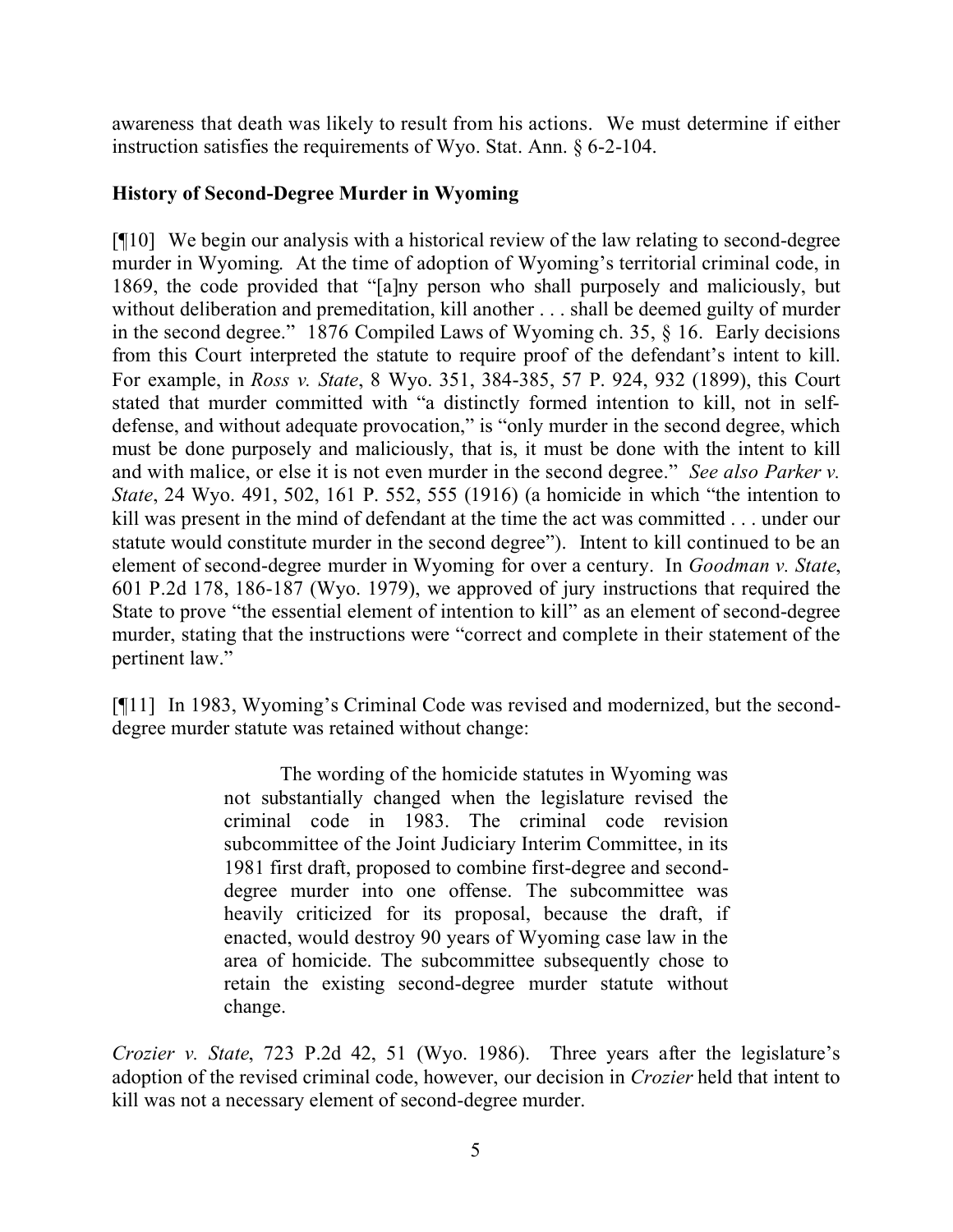## *Crozier v. State*

[¶12] In *Crozier*, 723 P.2d at 46, the defendant was convicted of second-degree murder after he strangled a six-year-old boy. At trial, the defendant introduced evidence that he was intoxicated at the time of the murder. *Id.*, 723 P.2d at 50-51. Over the defendant's objection, the trial court instructed the jury that voluntary intoxication was not a defense to second-degree murder based on the conclusion that second-degree murder was not a specific intent crime. *Id.*, 723 P.2d at 51. The defendant appealed, and we upheld the trial court's decision. Our analysis examined the meaning of the terms "purposely" and "maliciously," as used in Wyoming's second-degree murder statute. In discussing the element of malice, we noted that in North Carolina, which had adopted a definition of second-degree murder similar to Wyoming's, malice may be either express or implied. *Id.*, 723 P.2d at 53. We quoted from the North Carolina Supreme Court's decision in *State v. Wilkerson*, 247 S.E.2d 905, 917 (N.C. 1978), which defined "malice" broadly as "wickedness of disposition, hardness of heart, cruelty, recklessness of consequences, and a mind regardless of social duty . . . deliberately bent on mischief." Ultimately, we concluded that "malice" was a form of general, rather than specific, intent. *Crozier*, 723 P.2d at 56.

[¶13] We further concluded that the term "purposely," as used in Wyoming's seconddegree murder statute, was a general intent element that "describes the act to be committed and not an intention to produce a desired, specific result." *Id.*, 723 P.2d at 54. Accordingly, in a departure from our precedent, we held that the statute did not require a specific intent to kill. *Id.*, 723 P.2d at 56. Because we concluded that neither "maliciously" nor "purposely" denoted a specific intent crime, we concluded the district court had correctly instructed the jury that voluntary intoxication is not a defense to second-degree murder. *Id.*

[¶14] Since our decision in *Crozier*, we have adhered to the conclusion that the term "purposely" in Wyoming's second-degree murder statute "requires only that the State prove the appellant *acted* purposely, not that he *killed* purposely." *Butcher v. State*, 2005 WY 146,  $\sim$  20, 123 P.3d 543, 550 (Wyo. 2005) (emphasis in original). Further, we have expanded the definition of malice to include not only acts that are committed with "hatred, ill will, or hostility," but also, alternatively, acts that are committed "without legal justification or excuse." *Id.*, ¶ 24, 123 P.3d at 551. Notably, this alternative definition of malice, which was not mentioned in *Crozier*, was adopted from a case addressing the malice requirement contained in Wyo. Stat. Ann. § 6-3-101, Wyoming's first-degree arson statute. In *Keats v. State*, 2003 WY 19, ¶¶ 5-6, 64 P.3d 104, 106 (Wyo. 2003), the defendant was convicted of first-degree arson for starting several fires in his home during a standoff with the police. Addressing the defendant's challenge to the jury instructions, we concluded that, in the context of Wyoming's arson statute, the requirement of malice is satisfied where the State proves either that the defendant acted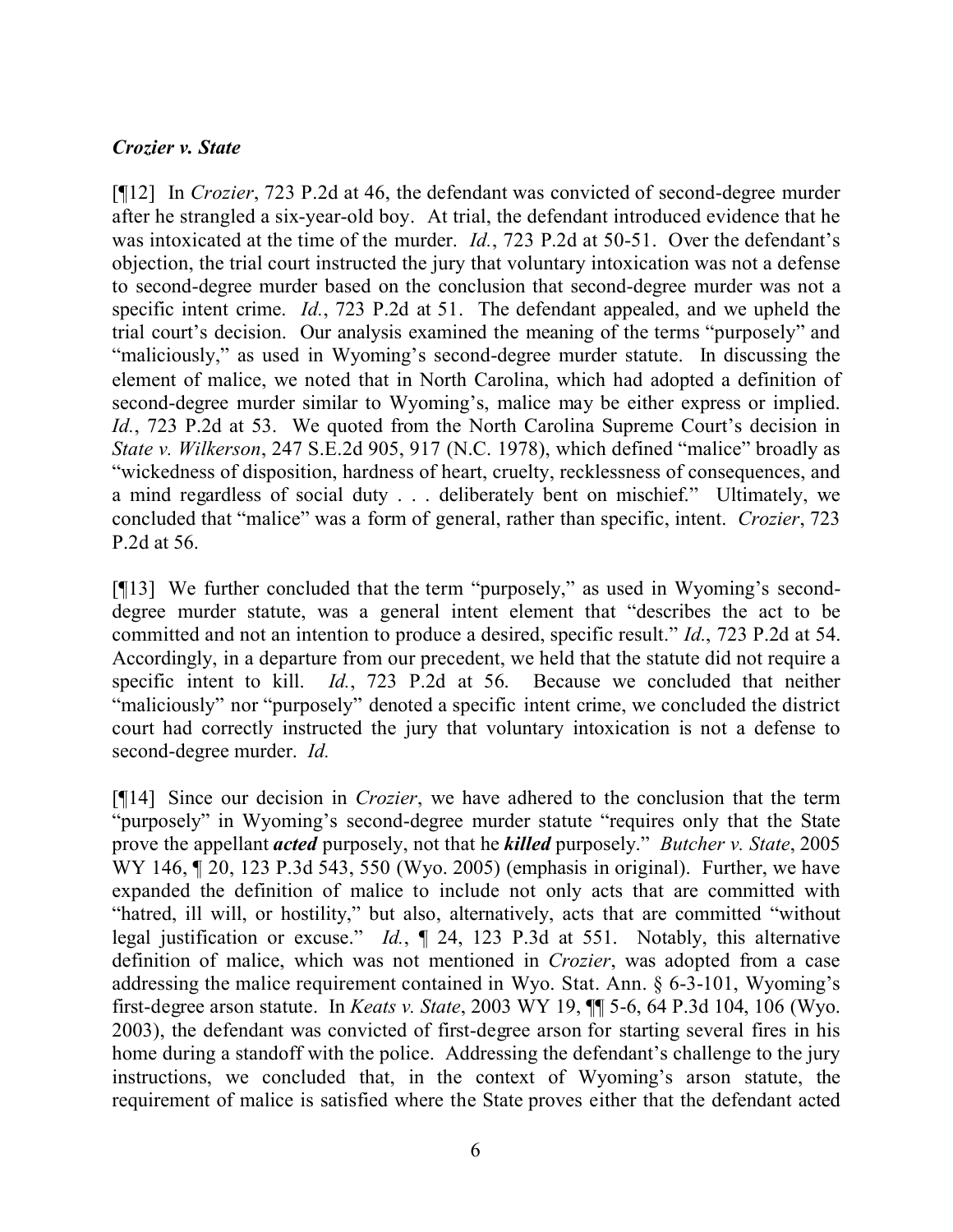"without legal justification or excuse" or that the defendant acted with "ill will and hostility." *Id.*, ¶ 33, 64 P.3d at 114. Both the facts of *Keats* and the discussion in that case indicate that this alternative definition of "malice" would be limited to cases applying Wyoming's arson statute. *Id.*, ¶¶ 5, 6, 28, 64 P.3d at 106, 112-113. Indeed, we quoted the following commentary noting that, outside of the context of first-degree arson, malice requires an absence of legal justification or excuse *in addition* to "an intent to cause a particular harm or the 'wanton and [willful] doing of an act with awareness of a plain and strong likelihood that such harm may result'":

> In his analysis of the revised criminal code that included the new arson statute, Professor Theodore E. Lauer concluded that the word "maliciously" may well be surplusage in the statute:

> > The word "maliciously" in first-degree arson is probably unnecessary. While traditionally arson has required that a fire be "willfully and maliciously" started, the term "maliciously" has meant something less than intentionally. *See* R. Perkins & R. Boyce, Criminal Law 856-61 (3d ed.1982), where a malicious state of mind is said to be one wherein there is an absence of justification, excuse or mitigation, and either an intent to cause a particular harm or the "wanton and [willful] doing of an act with awareness of a plain and strong likelihood that such harm may result." *Id.* at 860. But where, as in first degree arson, the act of starting the fire must be done "with intent to destroy or damage an occupied structure," it is clear that only an intent to cause the harm will suffice, and a knowing or reckless state of mind is not enough.

Theodore E. Lauer, *Goodbye 3-Card Monte: The Wyoming Criminal Code of 1982*, XIX Land & Water L. Rev. 509, 511 n.12 (1984).

*Keats*, ¶ 28, 64 P.3d at 112-113. Nonetheless, just two years later, in *Butcher*, ¶ 24, 123 P.3d at 550-51, we indicated that this alternative definition of malice also applied in cases arising under Wyoming's second-degree murder statute. In *Butcher*, we concluded that the trial court had erred in requiring the State to satisfy the element of malice by proving both that the defendant acted with "hatred, ill will, or hostility," and "without legal justification or excuse." *Id.* (noting that "Any error in the present case, however, inured to the benefit of the appellant because the definition given required the State to prove both an intentional act done without legal justification or excuse, and hatred, ill will, or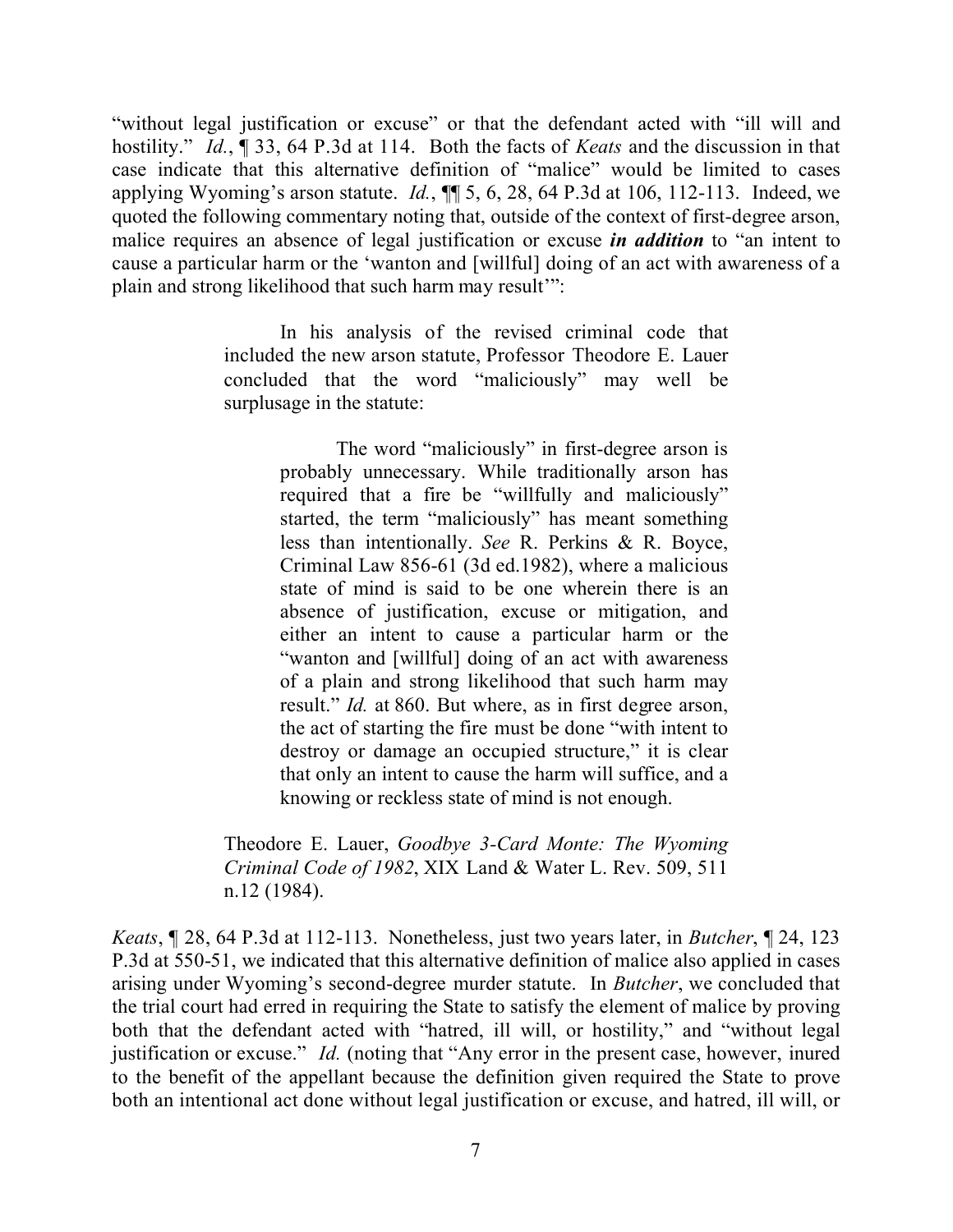# hostility").

# *Lopez v. State*

[¶15] In his review of Wyoming's Criminal Code, conducted fifteen years after its revision, Professor Lauer noted that, as a result of the decision in *Crozier*, "any act done maliciously and willfully which causes the death of another person is second degree murder. Thus, striking or shoving another intentionally and with malice but without intent to kill, will be second degree murder if the victim dies from the consequences of the blow or shove." Theodore E. Lauer, *The Wyoming Criminal Code Revisited: Reflections After Fifteen Years*, 33 Land & Water L. Rev. 523, 552 (1998). According to Professor Lauer's review, "*Crozier* requires rethinking of Wyoming's law of homicide. By doing away with the intent to kill in second degree murder, the Wyoming Supreme Court may have in fact enlarged the reach of second degree murder, transferring some killings from the category of manslaughter to that of second degree murder." *Id.* at 553. That *Crozier* expanded the scope of second-degree murder in Wyoming seems to have been confirmed by *Lopez v. State*, 2004 WY 28, 86 P.3d 851 (Wyo. 2004), a case in which the defendant was found guilty of second-degree murder after causing the victim's death by delivering an open-hand slap to his head. In determining that there was insufficient evidence to support the conviction in *Lopez*, we relied on precedent from Utah and Colorado holding that malice, in the context of second-degree murder, requires a showing of depraved indifference to the value of human life. *Id.*, ¶¶ 21-23, 86 P.3d at 858-859.

[¶16] The facts of *Lopez* are relatively straightforward. Lopez and the victim were "good friends" and Lopez was aware that the victim suffered from chronic alcoholism. During a night of drinking together, Lopez "became upset that [the victim] was drinking whiskey and told him to stop drinking before he killed himself." *Id.*, ¶ 4, 86 P.3d at 855. The victim pushed Lopez, and Lopez then slapped the victim "on his head with an open hand and pushed him back down onto a couch." *Id.* The victim died approximately 34 hours later from a blood clot caused by the slap, and it was subsequently determined that the victim "had numerous health problems that made him susceptible to death by the slap." *Id.*, ¶ 8, 86 P.3d at 856. After a jury trial, Lopez was found guilty of seconddegree murder.

[¶17] On appeal, Lopez argued that the evidence was not sufficient to demonstrate that he had acted maliciously. We began our analysis by setting forth the meanings of the terms "purposely" and "maliciously," following the definitions set forth in *Crozier*. Notably, in contrast to *Keats* and *Butcher*, our discussion did not indicate that the element of malice could be satisfied by a showing that the defendant acted "without legal justification or excuse:"

When used as an element of second degree murder,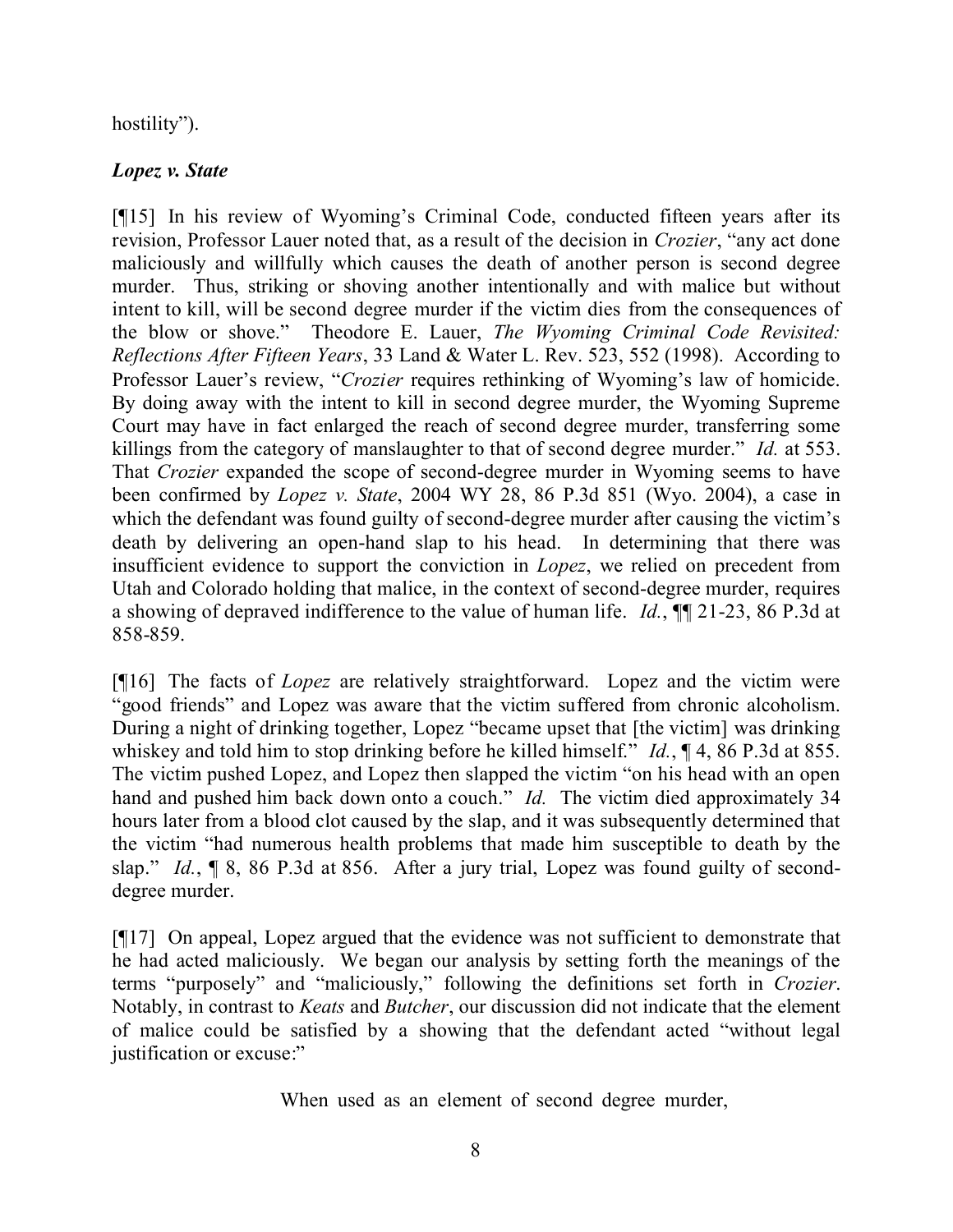"purposely" means intentionally or deliberately. *State v. Keffer*, 860 P.2d 1118, 1138 (Wyo. 1993). "As so used in the second degree murder statute, 'purposely' is a general-intent element that 'describes the act to be committed and not an intention to produce a desired, specific result.'" *Id.* (quoting *Crozier v. State*, 723 P.2d 42, 54 (Wyo. 1986)). Because second degree murder is a general-intent crime, the evidence to support a conviction for second degree murder must demonstrate "the defendant acted with deliberation, but it does not require evidence that he deliberately killed." *Keffer*, 860 P.2d at 1138 (quoting *Ramos v. State*, 806 P.2d 822, 830 (Wyo. 1991)). *See also Young v. State*, 849 P.2d 754, 761-62 (Wyo. 1993). "It follows that 'purposely' distinguishes the act from one committed 'carelessly, inadvertently, accidentally, negligently, heedlessly or thoughtlessly.'" *Keffer*, 860 P.2d at 1138 (quoting *Dean v. State*, 668 P.2d 639, 642 (Wyo. 1983) (quoting *Matter of Adoption of CCT*, 640 P.2d 73, 76 (Wyo. 1982))).

Second degree murder requires proof of express, implied, constructive or legal malice. *Keffer*, 860 P.2d at 1138-39. The State must prove circumstances from which legal malice might be justly inferred. *Nunez v. State*, 383 P.2d 726, 729 (Wyo. 1963). This form of homicide is a killing that cannot be justified under the law of self-defense, and requires murderous *mens rea*. *See Keats v. State*, 2003 WY 19, ¶ 28, 64 P.3d 104, ¶ 28 (Wyo. 2003) ("maliciously" gives a statute "a *mens rea* element, without which it would reach innocent conduct"). The required state of mind for a murder conviction is that degree of mental disturbance or aberration of the mind that is wicked, evil and of unlawful purpose, or of that willful disregard of the rights of others which is implied in the term malice. *Keffer*, 860 P.2d at 1139. Where malice is absent, the crime is manslaughter even if the act that caused the death was done purposely. *Id.*

*Lopez*, ¶¶ 18-19, 86 P.3d at 857-858. Despite this definition of malice, however, in determining whether Lopez had acted with the requisite malice, we relied on precedent from Utah and Colorado indicating that "since death is not the natural or probable result of a blow with the hand, no malice will ordinarily be inferred although death results from the assault." *Id.*, ¶ 22, 86 P.3d at 858.

In the past, we have upheld murder convictions where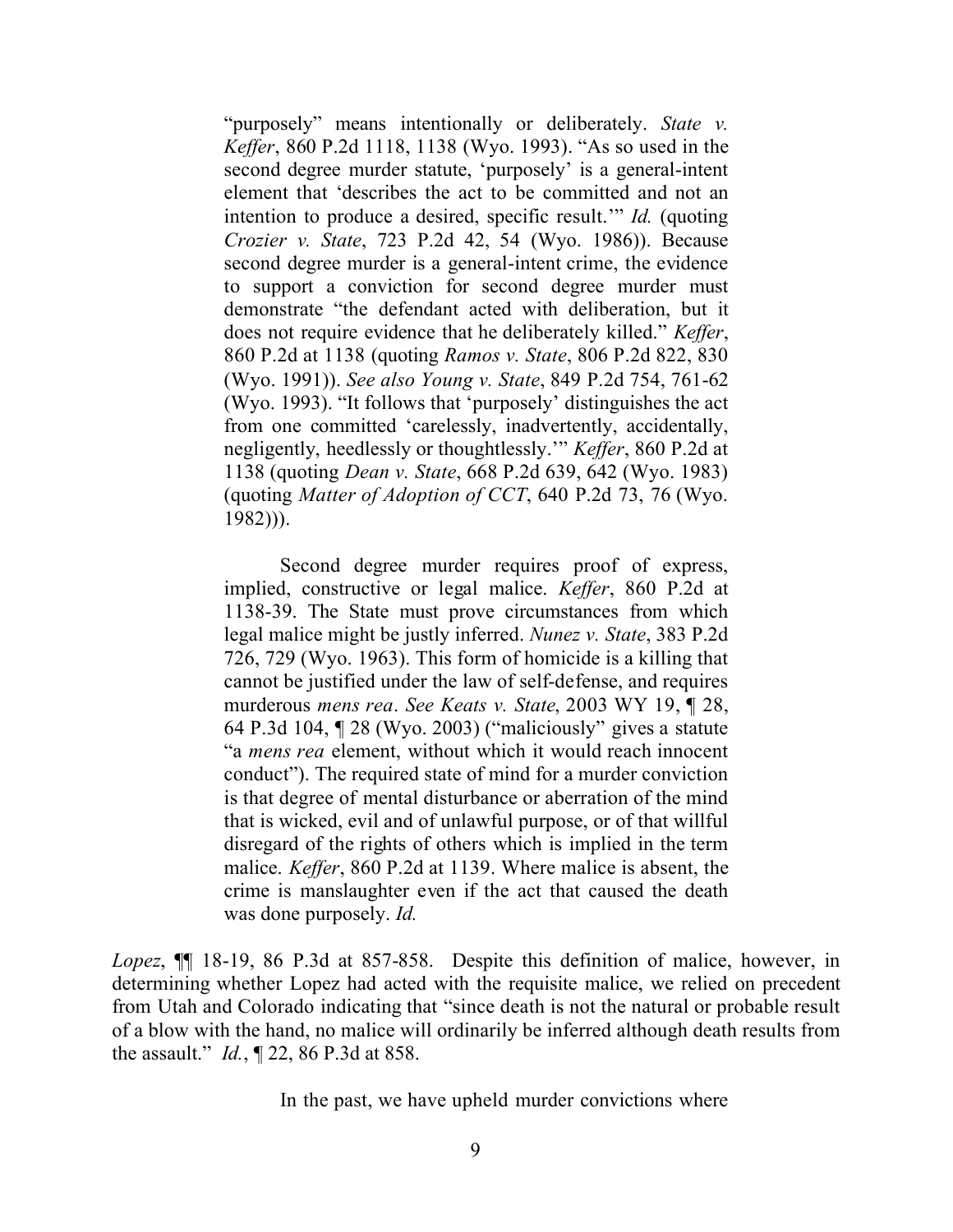death was not caused by a weapon but only with fists. *Dryden v. State*, 535 P.2d 483, 495-96 (Wyo. 1975); *see also Coca v. State*, 423 P.2d 382, 387-88 (Wyo. 1967). Those cases are distinguishable from this case because, in those cases, numerous vicious blows by a fist were inflicted. *Id.* Here, we have one open hand slap, not a blow or blows by a fist. In Wharton's Criminal Law, the statement is made that malice is not to be inferred by a blow with the hand. 2 Charles E. Torcia, *Wharton's Criminal Law* § 141, at 252, 255 (15th ed. 1994). LaFave makes the general statement that it would be ridiculous to find murder because of a slap. 2 Wayne R. LaFave, *Substantive Criminal Law* § 14.2(b), at 432 (2d ed. 2003). In an overview of the general state of law, it has been said:

> Since death is not the natural or probable result of a blow with the hand, it seems that no intent to kill will, under ordinary circumstances, be inferred, although death results from an assault thus committed.

M.C. Dransfield, Annotation, *Inference of Malice or Intent to Kill Where Killing is by Blow Without Weapon*, 22 A.L.R.2d 854, at 857 (1952). Death caused by the repeated use of fists or feet or boots does present evidence of malice. "[I]n appropriate cases, generally involving big men attacking small, frail men or women or children, *and* generally involving the repeated use of hands and feet, an inference of an intent to kill may properly be drawn." LaFave, *supra*, § 14.2(b), at 432 (emphasis added).

Both Colorado and Utah have recognized that there is a line of authority that since death is not the natural or probable result of a blow with the hand, no malice will ordinarily be inferred although death results from the assault. *State v. Wardle*, 564 P.2d 764, 765-66 (Utah 1977); *Pine v. People*, 168 Colo. 290, 455 P.2d 868, 869 (1969). These courts reason that the malice necessary to constitute a murder is presumed where the act is deliberate and is likely to be attended with dangerous or fatal consequences. Death or great bodily harm must be the reasonable or probable consequence of the act to constitute murder. The striking of a blow with the fist on the side of the face or head is not likely to be attended with dangerous or fatal consequences, and no inference of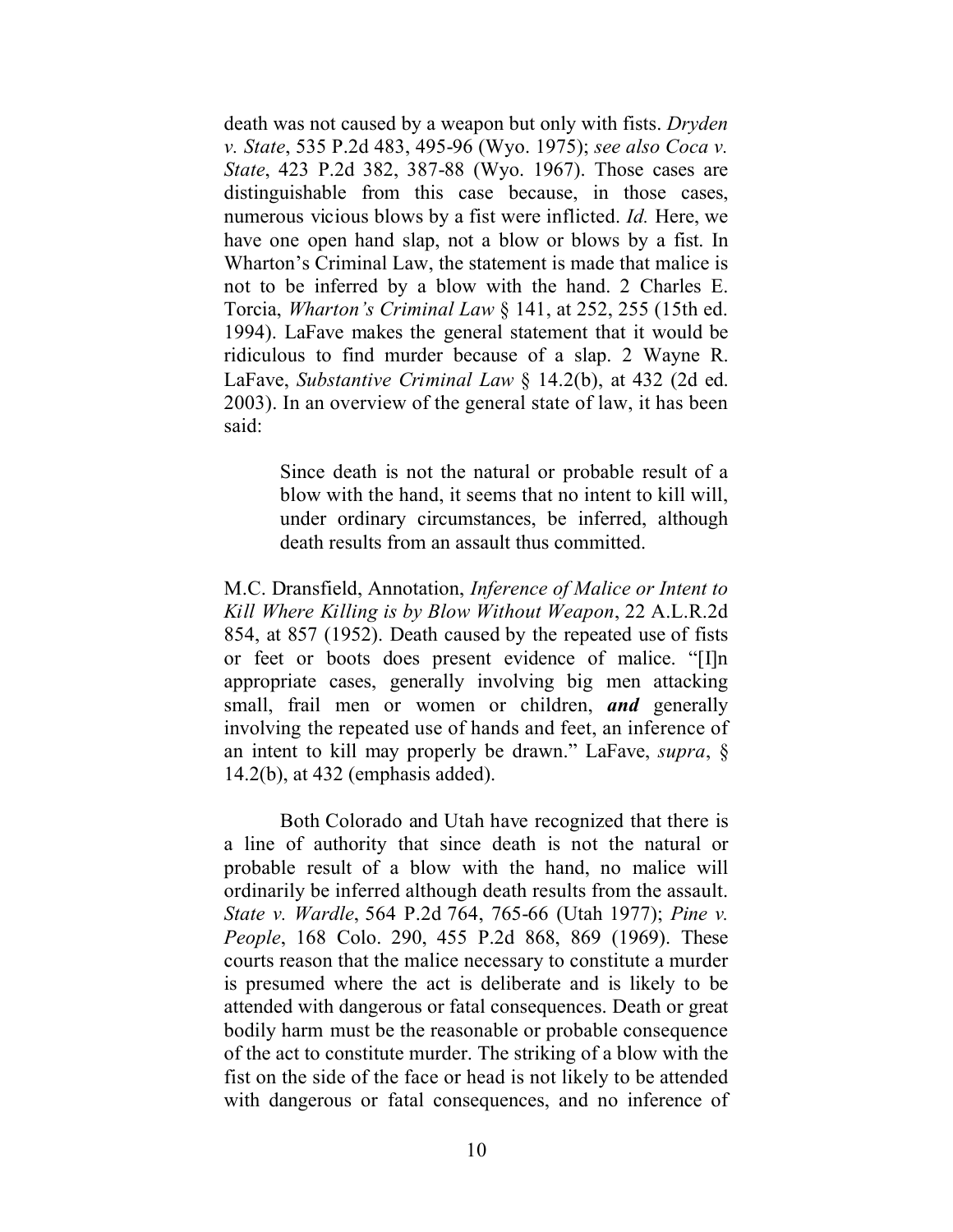malice is warranted by such proof. *Id.* Both states, however, have recognized that an assault with hands or feet may support a conviction for second degree murder where the circumstances show that death resulted from a violent or brutal beating or blows inflicted to victims susceptible because of age or known infirmity. *Id.* Based on this precedent concerning fists, we believe it reasonable to conclude that these courts would not permit an inference of malice because a slap was delivered by an open hand.

We observe then that, generally, evidence that death caused by an open hand slap without more is insufficient evidence of malice and, therefore, is not murder.

*Lopez*, ¶¶ 21-23, 86 P.3d at 858-859. Ultimately, we concluded that "Lopez acted purposely; however, the only evidence of malice is the single open hand slap, and we agree with long standing precedent that, without more, malice cannot be inferred from this minimal act. We hold that the evidence is insufficient as a matter of law that Lopez acted maliciously." *Id.*, ¶ 24, 86 P.3d at 859. Importantly, however, the "long standing precedent" we relied on in reaching this conclusion, including the decisions in *Wardle*  and *Pine*, indicates that malice, in the context of second-degree murder, requires a showing of depraved indifference to the value of human life.

## *State v. Wardle* **and** *Pine v. People*

[¶18] In *Wardle*, 564 P.2d 764, a case decided by the Utah Supreme Court, the victim died after the defendant repeatedly jumped on the victim. The question on appeal was whether the defendant's conduct could support an inference that the defendant acted with one of the three mental states required under Utah's second-degree murder statute: intent to kill, intent to cause serious bodily injury, or depraved indifference to human life. The court concluded that the defendant's conduct could support an inference of the required mental state, and in doing so, it equated "implied malice" with a mental state exhibiting "a depraved indifference to human life." *Id.*, 564 P.2d at 765 n.1. The court also noted that implied malice was demonstrated, under a more traditional formulation, "when the circumstances attending the killing show an abandoned and malignant heart." *Id.*

[¶19] The same standard is used in Colorado. Although the decision in *Pine* does not define the term "implied malice," contemporaneous decisions from Colorado hold that "implied malice" exists where "circumstances show an abandoned or malignant heart." *See, e.g., People v. Spinuzzi*, 369 P.2d 427, 430 (Colo. 1962); *see also* Eric A. Johnson, *The Crime That Wasn't There: Wyoming's Elusive Second-Degree Murder Statute*, 7 Wyo. L. Rev. 1, 30 (2007). The Colorado Supreme Court has equated this standard to "depraved heart" and "extreme indifference," stating that all three formulations of malice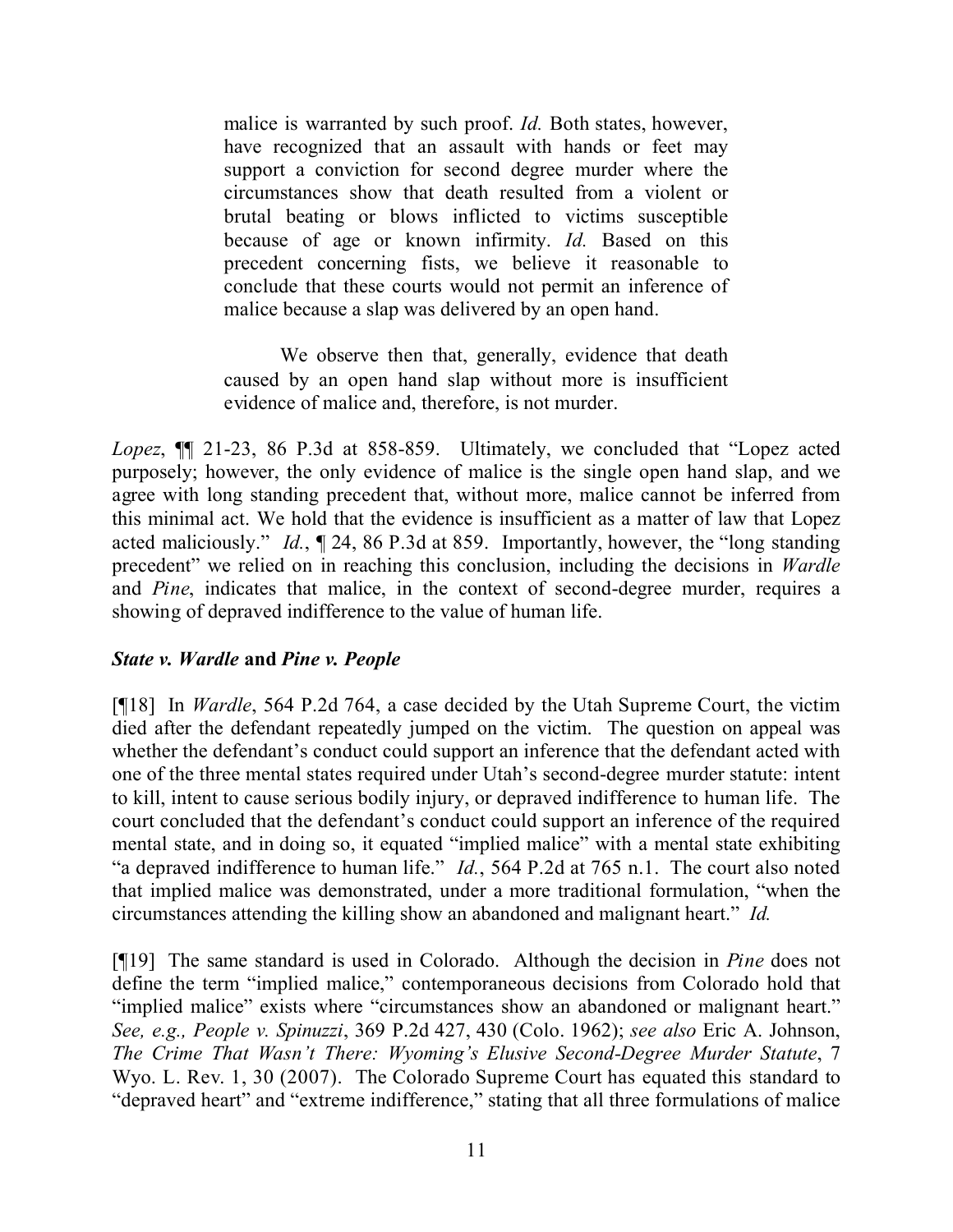require an extreme form of recklessness:

At common law, murder was defined as the unlawful killing of another human being with "malice aforethought." Model Penal Code § 210.2, comment at 13-14 (official draft/rev. comments 1980). There were no degrees of murder at common law; instead, malice was the essential ingredient distinguishing murder from other types of criminal homicide. Quinn, *Homicides Under the Colorado Criminal Code*, 49 Den. L.J. 137, 138 (1972). Over time, the phrase malice aforethought became an arbitrary symbol used by common law judges to signify any of a number of mental states deemed sufficient to support liability for murder. Model Penal Code, *supra* § 210.2, comment at 14. Among the categories was what became known as "depraved-heart murder." *Id.* This label derived from decisions and statutes condemning as murder unintentional homicide under circumstances evincing a "depraved mind" or an "abandoned and malignant heart." *Id.*

Malice aforethought could be either express or implied. 1 *Warren on Homicide* § 63 (1938 ed.). Malice included more than simply an intent to kill or endanger human life. Quinn, 49 Den. L.J. at 138. Malice could also be found where the killer directed no animosity, enmity, or ill will toward the victim. C. Torcia, 2 *Wharton's Criminal Law* § 137 (14th ed. 1979). In describing the kind of malice which would support a conviction for murder at common law, a number of commentators seized upon the following definition:

> Malice is not restricted to hatred, spite, or malevolence toward the particular person slain, but also includes that general malignity and reckless disregard of human life proceeding from a heart void of a just sense of social duty and fatally bent on mischief.

#### 1 *Warren on Homicide* § 66 at 271. *See also* 2 *Wharton's* §§ 137, 143.

The essential concept was one of extreme recklessness regarding homicidal risk. Thus, a person might be liable for murder absent any actual intent to kill or injure if he caused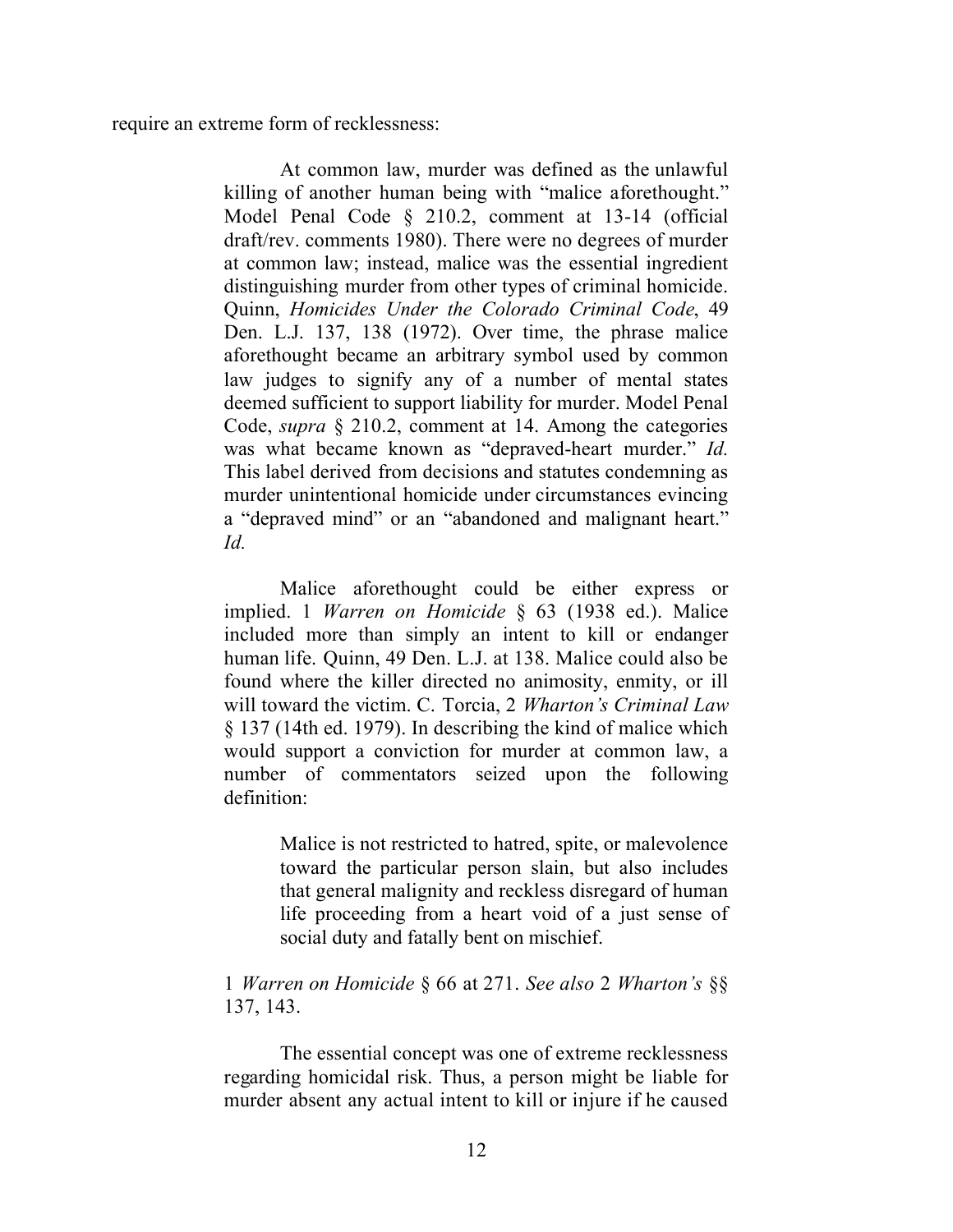the death of another in a manner exhibiting "a wanton and willful disregard of an unreasonable human risk," or, in the confusing elaboration of one court "a wickedness of disposition, hardness of heart, cruelty, recklessness of consequences, and a mind regardless of social duty." Since "depraved heart" murderers exhibit the same disregard for the value of human life as deliberate or premeditated murderers, they are viewed as deserving of the same serious sanctions.

Examples of the kinds of conduct which would demonstrate "depraved heart" murder at common law include: the firing of a loaded gun, without provocation, into a moving train and the resultant death of an innocent bystander, the discharge of a firearm into a crowd of people, operating a vehicle at high speed, placing obstructions on a railroad track, throwing a heavy piece of timber from a roof onto a crowded street, pointing a revolver loaded with a single cartridge and firing it on the third pull of the trigger during a game of Russian Roulette, firing several shots into a home known to be occupied, intending to shoot over a victim's head in order to scare him, but hitting him by "mistake," and throwing a heavy beer glass at a woman carrying a lighted oil lamp.

*People v. Jefferson*, 748 P.2d 1223, 1226-1227 (Colo. 1988) (some internal citations omitted); *see also* Johnson, 7 Wyo. L. Rev. at 30. Accordingly, in both Utah and Colorado, in order to show malicious intent necessary to second-degree murder, the State must demonstrate that the defendant acted recklessly under circumstances manifesting extreme indifference to the value of human life.

## *O'Brien v. State*

[¶20] This formulation of malice, requiring extreme indifference to the value of human life, is also the standard set forth in the Model Penal Code, as we have previously noted in *O'Brien v. State*, 2002 WY 63, ¶ 14, 45 P.3d 225, 230-231 (Wyo. 2002). In that case, the defendant and the victim had been driving around in separate cars on the streets of Gillette, Wyoming. *Id.*, ¶ 3, 45 P.3d at 228. After calling out insults to the occupants of the victim's vehicle, the defendant approached the victim in a parking lot. *Id.*, ¶ 4, 45 P.3d at 228. The defendant punched the victim near his left eye, knocking him to the ground. *Id.* The defendant then punched the victim in the head "pretty quick and hard" ten or eleven times while the victim lay unconscious on the ground. *Id.* The victim's friends took him to the emergency room in Gillette, and he was subsequently transported via ambulance to a hospital in Casper to undergo surgery. *Id.*, ¶ 5, 45 P.3d at 228. The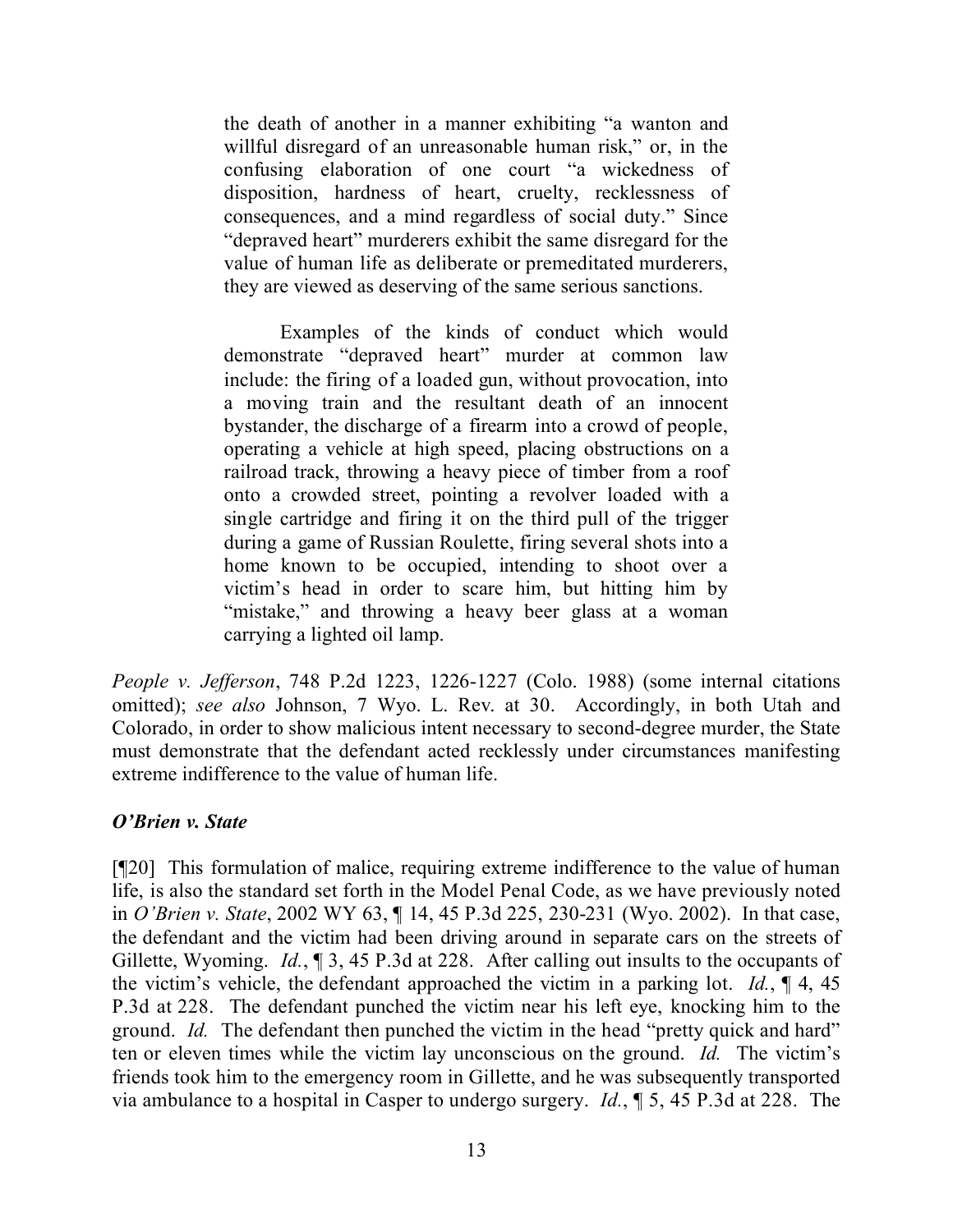surgeon who operated on the victim observed that he had "a severely fractured and displaced jaw, a condylar fracture, a concussion, and a laceration on the forehead." *Id.* A permanent titanium plate was inserted to repair the victim's fractured jawbone. *Id.*

[¶21] After a jury trial, the defendant was convicted of aggravated assault and battery and was sentenced to three to eight years in prison. *Id.*, ¶ 6, 45 P.3d at 228. On appeal, the defendant argued that the district court erred when it improperly provided the jury with the definition of the term "recklessly" rather than providing the jury with a definition of the term "recklessly under circumstances manifesting extreme indifference to the value of human life," the standard set forth in Wyoming's aggravated assault and battery statute. *Id.*, ¶ 7, 45 P.3d at 228. We agreed with the defendant. We began our analysis by noting that the phrase "extreme indifference" had not been previously defined in Wyoming:

> In many other states, the "extreme indifference" language was preceded by the "depraved heart" and "implied malice" terms to distinguish between homicides such as second degree murder and involuntary manslaughter, and each term was recognized to mean that it contemplated circumstances which make a defendant more blameworthy than recklessness alone. *State v. Boone*, 294 Or. 630, 661 P.2d 917, 920-21 (1983). Wyoming, however, has no previous decisions on the meaning of "extreme indifference" or "depraved heart."

*Id.*, ¶ 13, 45 P.3d at 230. After determining that the legislature, in 1982, had modeled revisions to Wyoming's aggravated assault and battery statute after the Model Penal Code, we relied on the definition of "extreme recklessness" as used in the Code to ascertain legislative intent. Our discussion noted that, under the Model Penal Code's definition of murder, malice requires a special character of recklessness demonstrating extreme indifference to the value of human life:

> In discussing the term "recklessly under circumstances manifesting extreme indifference to the value of human life," the Commentary to the Model Penal Code states that this is a "special character" of recklessness required to elevate assault or battery to aggravated assault or battery and is adopted from the definition of murder found in Section 210.2(1)(b) of the Code.  $\S 211.1(2)(a)$  cmt. 4, at 189. That discussion states that criminal homicide constitutes murder when it is committed "recklessly under circumstances manifesting extreme indifference to the value of human life."  $\S 210.2(1)(b)$  cmt. 4, at 21. That Commentary goes on to state that this term is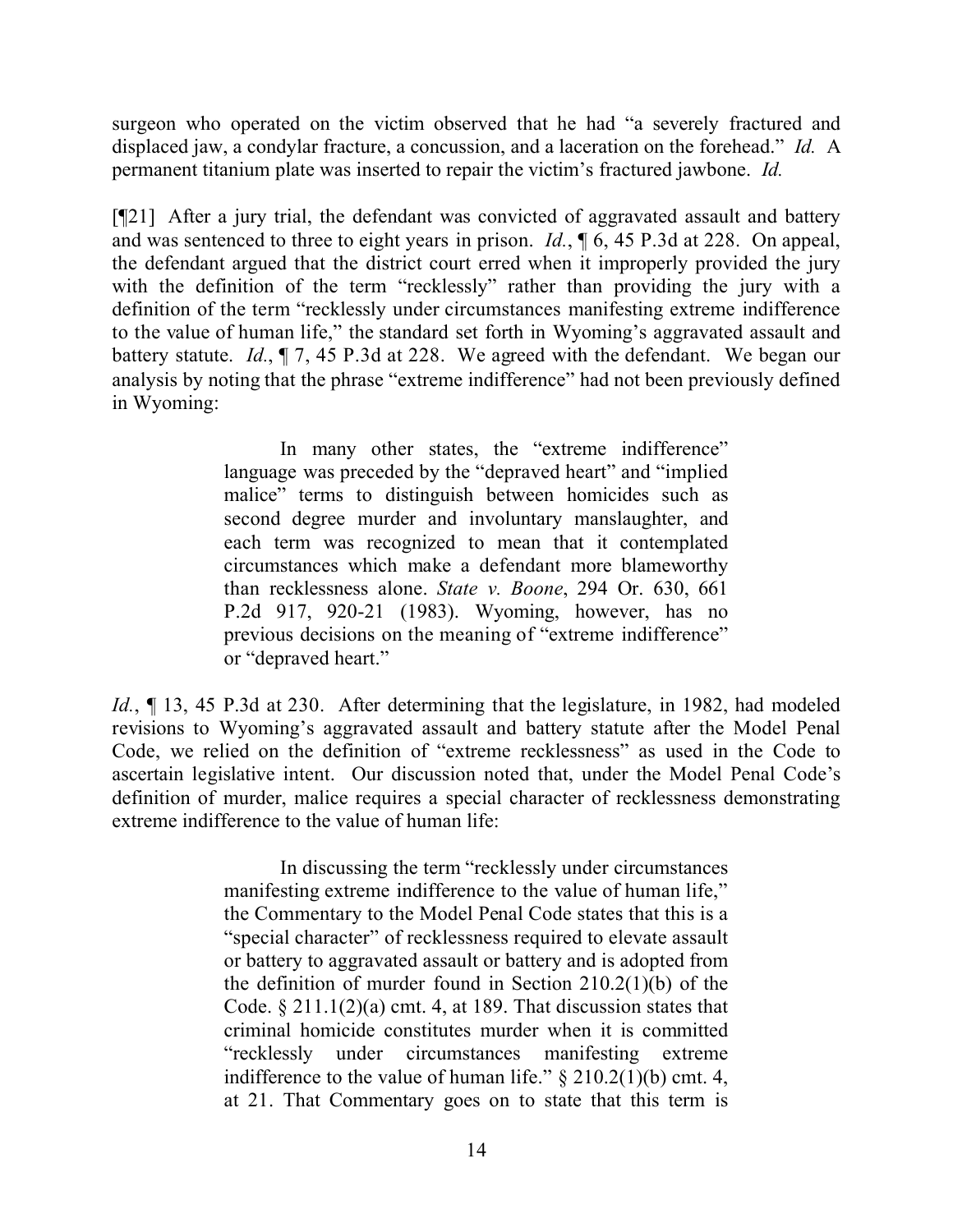intended to reflect the judgment that there is a kind of reckless homicide that cannot fairly be distinguished in grading terms from homicides committed purposely or knowingly. *Id.* Stating that conduct amounting to a "gross deviation from the standard of conduct that a law-abiding person would observe in the actor's situation" is "ordinary recklessness" that would justify a manslaughter conviction, the Commentary observes that

> [i]n a prosecution for murder, however, the Code calls for the further judgment whether the actor's conscious disregard of the risk, under the circumstances, manifests extreme indifference to the value of human life. The significance of purpose or knowledge as a standard of culpability is that, cases of provocation or other mitigation apart, purposeful or knowing homicide demonstrates precisely such indifference to the value of human life. Whether recklessness is so extreme that it demonstrates similar indifference is not a question, it is submitted, that can be further clarified. It must be left directly to the trier of fact under instructions which make it clear that recklessness that can fairly be assimilated to purpose or knowledge should be treated as murder and that less extreme recklessness should be punished as manslaughter.

*Id.* at 21-22. The Commentary then notes that this type of extreme recklessness, formerly known as the so-called "depraved heart" conduct that allowed murder convictions when a defendant killed his friend playing Russian roulette, killed by firing into occupied homes, or killed when he intended to shoot over the head of the victim but missed, would permit a jury to reach the same conclusion under the Code's language. *Id.* at 22-23. It warns, however, that negligent creation of risk of death, regardless of its extravagance or unjustification, cannot be punished as murder. Under Section 210.2(1)(b), the actor must perceive and consciously disregard the risk of death to another before the conclusion of extreme recklessness can be drawn. *Id.* at 27-28.

The Commentaries addressing aggravated assault and battery state that this special character of recklessness, or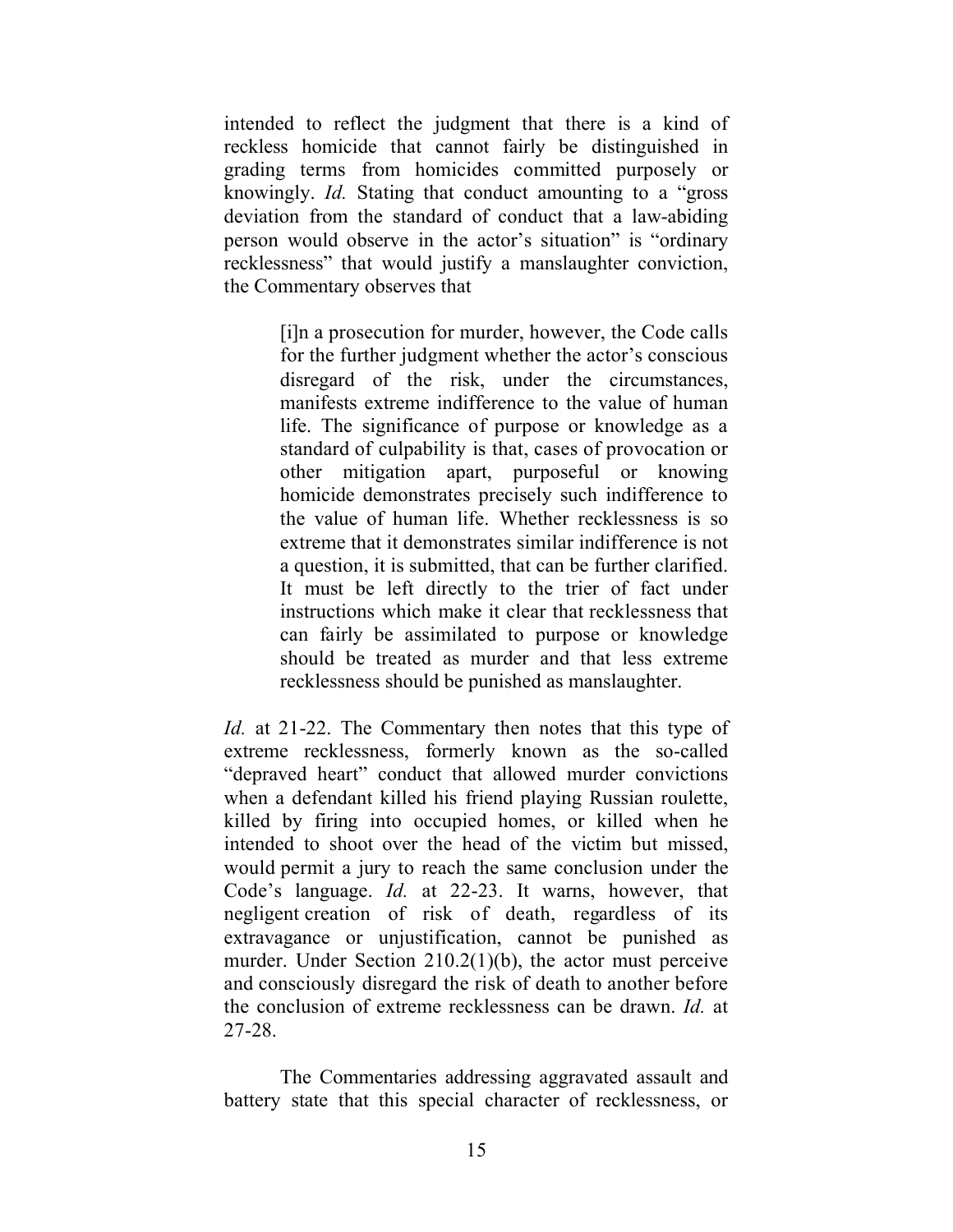extreme recklessness, is designed to more severely punish battery where the defendant's state of mind would have justified a murder conviction had his victim not fortuitously lived.  $\S 211.1(2)(a)$  cmt. 4, at 189. By adopting the Model Penal Code's term, "recklessly," to justify a lesser punishment for assault and battery, the Wyoming Legislature plainly intended to distinguish between "recklessly" and "recklessly under circumstances manifesting extreme indifference to the value of human life" in the same manner as had the Model Penal Code. We, therefore, determine that O'Brien correctly asserts that the jury was not properly instructed when it was provided with the statutory definition of "recklessly" without further proper instruction.

*O'Brien*, ¶¶ 16-17, 45 P.3d at 231-32.

[¶22] With this precedent in mind, we turn to the question of whether the definition of malice set forth in *Crozier*, and subsequently expanded in *Butcher*, adequately describes and delimits the crime of second-degree murder in Wyoming. In answering this question, we are mindful of the doctrine of *stare decisis*,

> . . . the means by which we ensure that the law will not merely change erratically, but will develop in a principled and intelligible fashion. That doctrine permits society to presume that bedrock principles are founded in the law rather than in the proclivities of individuals, and thereby contributes to the integrity of our constitutional system of government, both in appearance and in fact.

*Borns ex rel. Gannon v. Voss*, 2003 WY 74, ¶ 25, 70 P.3d 262, 271 (Wyo. 2003). While this Court has always shown due deference to the doctrine of *stare decisis*, it has also always recognized that *stare decisis* should not be applied blindly and rigidly. "[W]hen governing decisions are unworkable or are badly reasoned, this Court has never felt constrained to follow precedent. *Stare decisis* is not an inexorable command; rather, it is a principle of policy and not a mechanical formula of adherence to the latest decision." *Cook v. State*, 841 P.2d 1345, 1354 (Wyo. 1992) (Golden, J., concurring) (internal citation and quotation marks omitted).

[¶23] Our precedent interpreting "maliciously" in the context of second-degree murder has not been free from criticism. According to a law review article by Professor Eric A. Johnson, entitled *The Crime That Wasn't There: Wyoming's Elusive Second-Degree Murder Statute*, "Neither the requirement that the defendant 'purposely' perform the act that causes death nor the requirement that the defendant act with 'hatred, ill will, or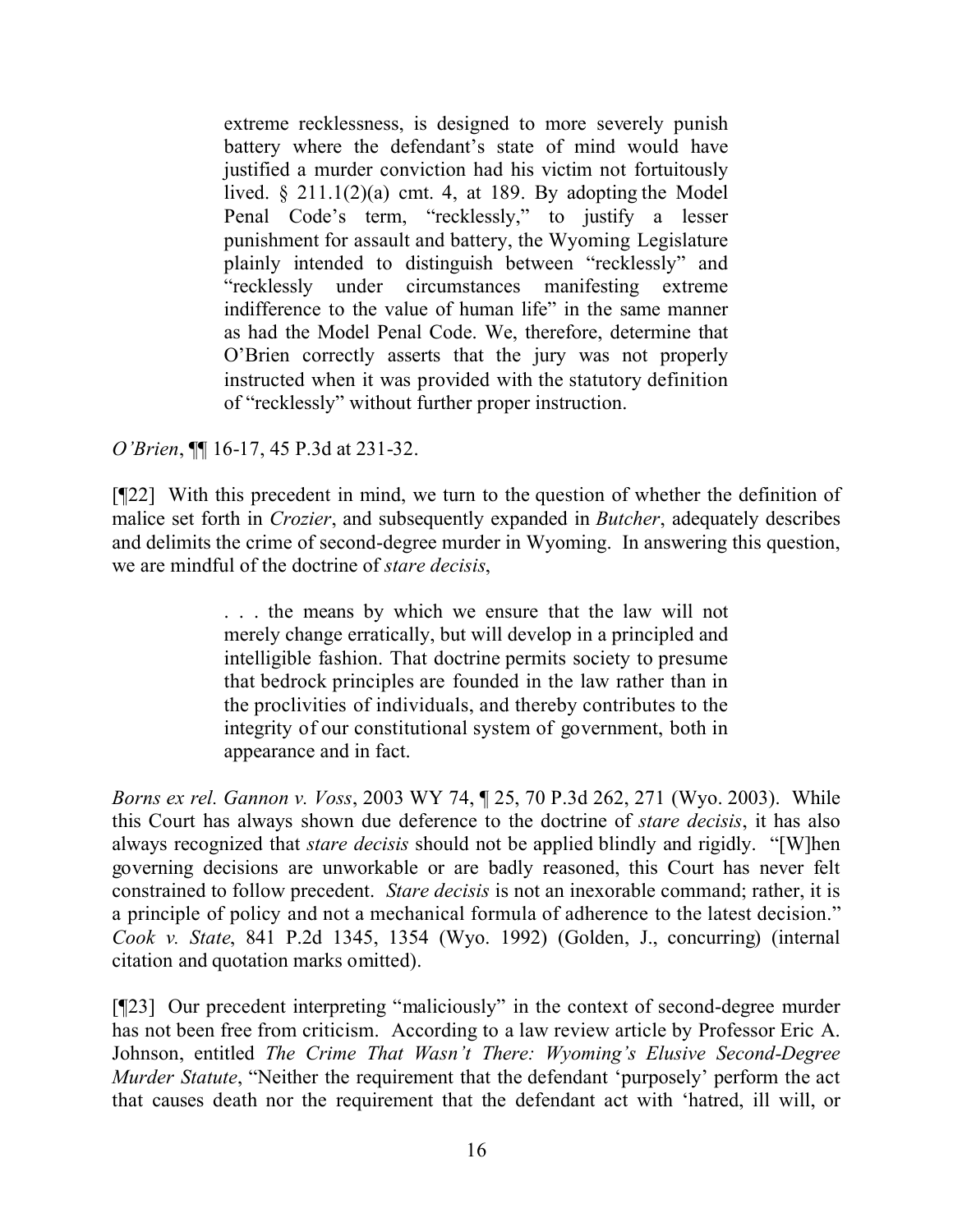hostility' is sufficiently demanding to mark the boundary of second-degree murder." Johnson, 7 Wyo. L. Rev. at 47. After careful consideration, we are forced to agree with the conclusion that the definition of malice contained in our precedent since *Crozier* does not adequately describe and delimit the crime of second-degree murder. On this point, we agree with Professor Johnson's analysis:

> It can be said of nearly every homicide that the act that caused death was performed either with "hostility or ill will" or without "legal justification or excuse." For starters, the words "hostility" and "ill will" are broad enough to encompass a wide array of innocuous conduct. A bicyclist who hollers "asshole" at a rude motorist, for example, certainly acts with "hostility," but few of us would be willing to convict the bicyclist of second-degree murder if the motorist, in turning to glare at the bicyclist, were to lose control of his vehicle and suffer a fatal rollover accident. Worse, the alternative criterion of "without legal justification or excuse" is even broader. The phrase "legal justification or excuse" appears to encompass just those situations where, as in cases of self-defense or defense of property, the defendant has some affirmative statutory or common law justification for his actions. But every form of criminal homicide – including negligent homicide – requires that the defendant's act be performed without this sort of justification. This very difficulty was remarked by the Wyoming Supreme Court itself in *Helton v. State*, [73 Wyo. 92, 276 P.2d 434 (Wyo. 1954)] another second-degree murder case:

> > While many definitions may be found of "Legal Malice", "Implied Malice" and "Constructive Malice", which say in substance that such malice denotes merely the absence of legal excuse, legal privilege or legal justification, these definitions fail to satisfy when they are placed under the scrutiny of close analysis or of subjective reasoning. In homicide, if the killing be legally excusable, legally privileged or legally justifiable, there can, of course, be no legal conviction of any crime. Conversely, if legal conviction is had, there must be an absence of legal excuse, privilege or justification. Hence, if such definitions are accurate, then in every legal conviction of homicide there would be legal malice, implied malice or constructive malice. This, of course, is not so.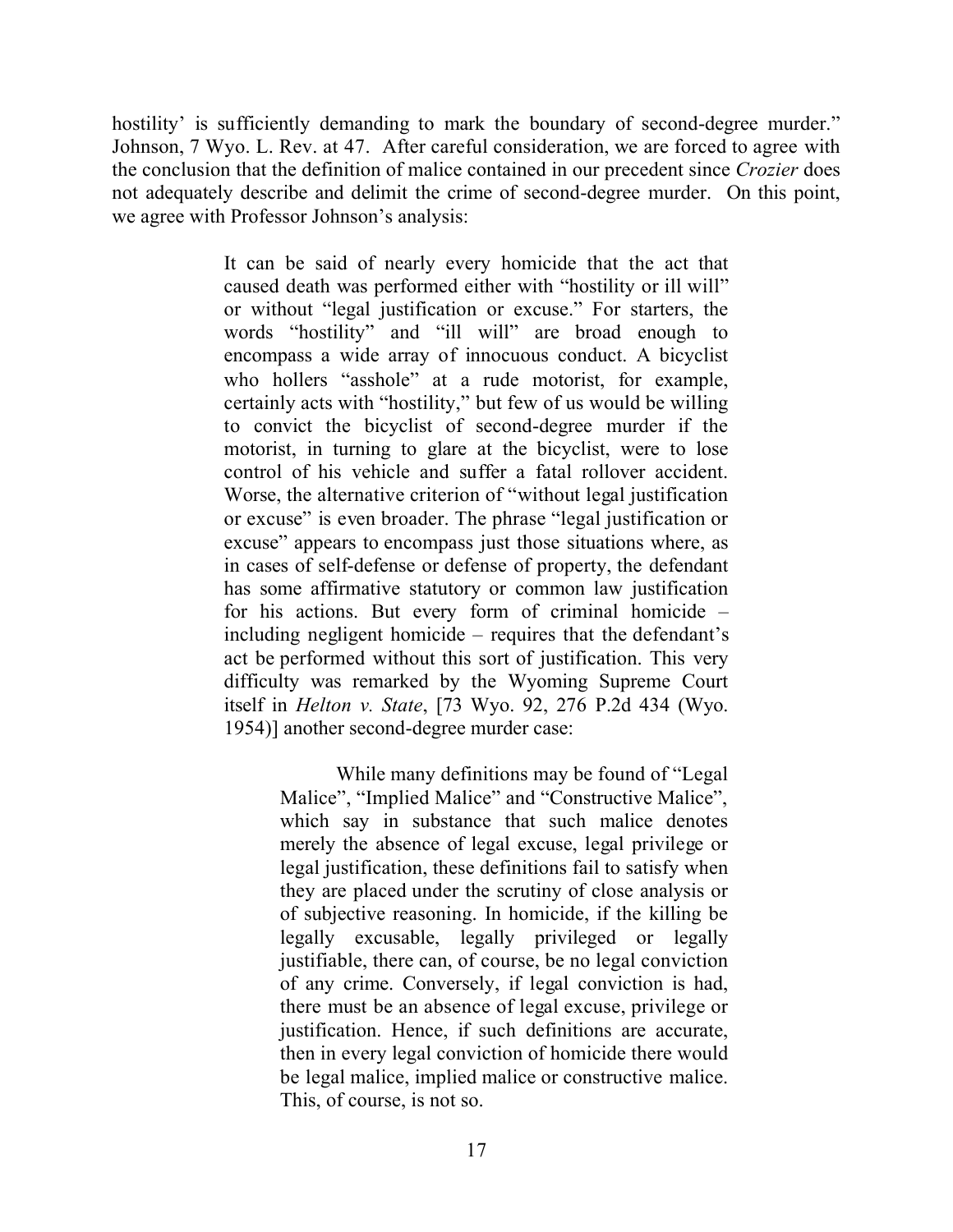Johnson, 7 Wyo. L. Rev. at 22 (footnotes and emphasis omitted).

[¶24] Additionally, we find that our analysis in *O'Brien*, relating to the difference between Wyoming's simple and aggravated assault and battery statutes, leads to a similar conclusion with respect to the distinction between Wyoming's manslaughter and seconddegree murder statutes. Under Wyo. Stat. Ann. § 6-2-105, manslaughter, which is a lesser-included offense of second-degree murder, requires a showing that the defendant acted "recklessly."<sup>2</sup> In order to distinguish between manslaughter and second-degree murder, the Wyoming Legislature must have intended to require a more culpable mental state than ordinary recklessness to justify a second-degree murder conviction. The definition of malice set forth in our precedent since *Crozier*, however, does not require a heightened form of recklessness for a conviction of second-degree murder. Indeed, the presence of "hatred, ill will, or hostility" may arguably be demonstrated without a showing of even ordinary recklessness, which raises the possibility that a defendant's mental state may be sufficient to satisfy the requirement of malice under Wyoming's second-degree murder statute, but not the ordinary recklessness required for manslaughter. Accordingly, we find that the legislature could not have intended the term "maliciously," as used in Wyoming's second-degree murder statute, to require a mental state reflecting mere "hatred, ill will, or hostility" or the mere absence of "legal justification or excuse."

[¶25] As we have previously noted, the United States Supreme Court has said that a penal statute must "define the criminal offense with sufficient definiteness that ordinary people can understand what conduct is prohibited and in a manner that does not encourage arbitrary and discriminatory enforcement." *Griego v. State*, 761 P.2d 973, 975 (Wyo. 1988) (quoting *Kolender v. Lawson*, 461 U.S. 352, 103 S.Ct. 1855, 1858, 75 L.Ed.2d 903 (1983)). The same principle applies to jury instructions. The purpose of jury instructions is to "provide the jury with a foundational legal understanding to enable a reasoned application of the facts to the law." *Walker v. State*, 2013 WY 58, ¶ 31, 302

#### **§ 6-2-105. Manslaughter; penalty.**

- (i) Voluntarily, upon a sudden heat of passion; or
- (ii) Involuntarily, but recklessly except under circumstances constituting a violation of W.S. 6-2-106(b).

<sup>&</sup>lt;sup>2</sup> Wyo. Stat. Ann. § 6-2-105(a) provides as follows:

<sup>(</sup>a) A person is guilty of manslaughter if he unlawfully kills any human being without malice, expressed or implied, either: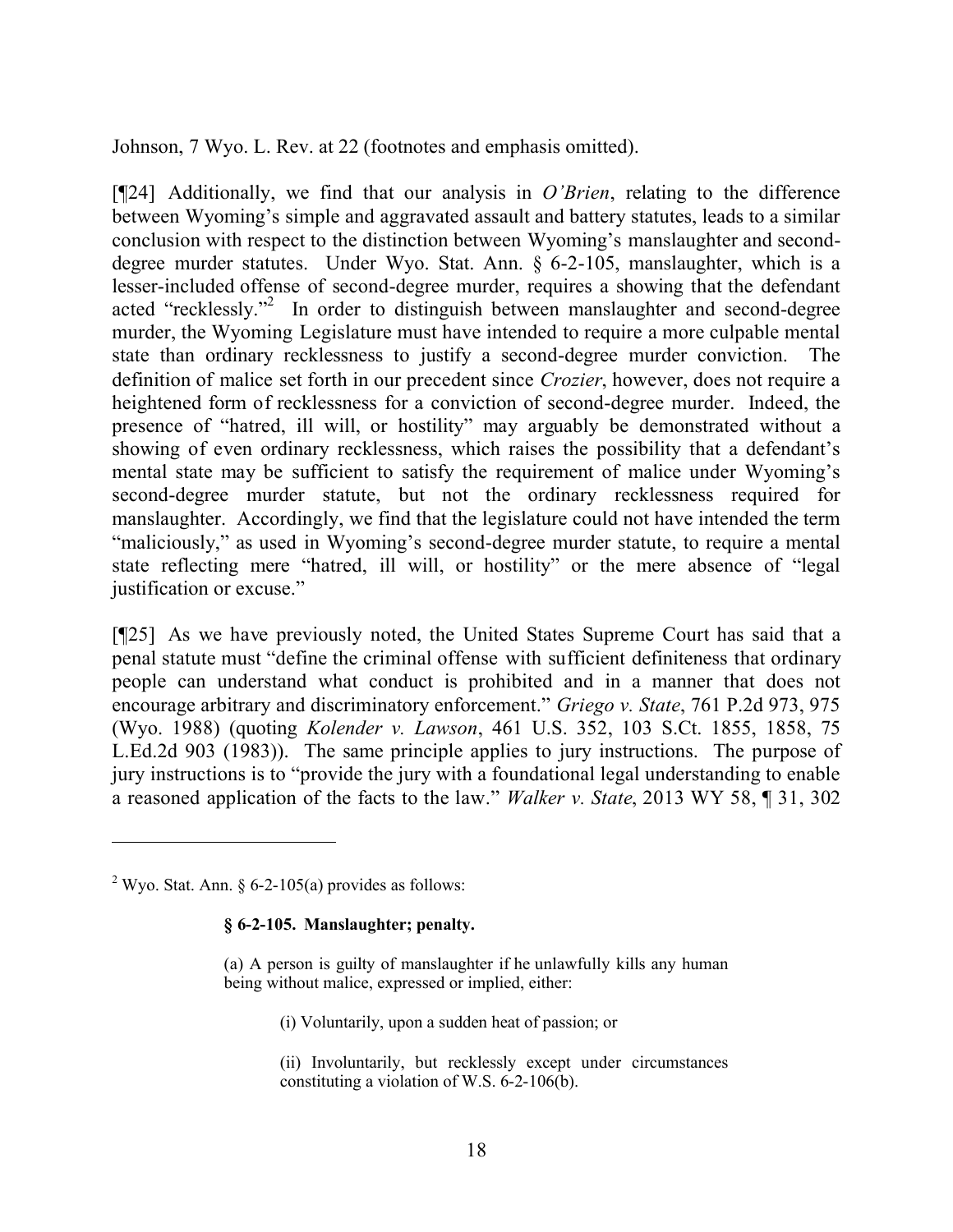P.3d 182, 191 (Wyo. 2013). In order to support a reliable verdict, it is crucial that the trial court correctly state the law and adequately cover the relevant issues. *Id.* Ultimately, the test of adequate jury instructions is "whether the instructions leave no doubt as to the circumstances under which the crime can be found to have been committed." *Id.* (quoting *Burnett v. State*, 2011 WY 169, ¶ 14, 267 P.3d 1083, 1087 (Wyo. 2011)).

[¶26] As our discussion indicates, Wyoming precedent defining the malice element of second-degree murder since *Crozier*, which eliminated the requirement of an intent to kill – a requirement that we do not resurrect by this decision – greatly expanded the scope of second-degree murder. Ultimately, we are forced to conclude that the definition of malice set forth in *Crozier* and its progeny does not provide a meaningful distinction between the mental states necessary for a conviction of second-degree murder and manslaughter. Indeed, as indicated by Professor Johnson's analysis, the elements of second-degree murder as set forth in our precedent and instructed in this case would encompass nearly every form of criminal homicide. Accordingly, we are unable to conclude that jury instructions allowing the State to prove malice merely by showing that the defendant acted with "hatred, ill will, or hostility," *or* "without legal justification or excuse" leave no doubt as to the circumstances under which second-degree murder can be found to have been committed. In order to ensure proper application of Wyoming's second-degree murder statute, we must interpret the term "malice" as used in Wyo. Stat. Ann. § 6-2-104 to require something more than mere "hatred, ill will, or hostility" or the mere absence of "legal justification or excuse." In searching for an adequate definition of "malice," we need look no further than our existing precedent.

[¶27] Our decisions in *Lopez* and *O'Brien* implicitly approve of the definition of malice applied in the context of second-degree murder in Utah and Colorado, and under the Model Penal Code. Again, that formulation requires that, in order to demonstrate malicious intent, the State must show a heightened form of recklessness as compared to that required for manslaughter; i.e., the State must show that the defendant acted recklessly under circumstances manifesting an extreme indifference to the value of human life. We conclude that this standard is more closely equivalent to the moral culpability of the intent-to-kill mental requirement abandoned in *Crozier*, and that this formulation adequately distinguishes second-degree murder from manslaughter. Accordingly, we expressly adopt this definition of malice. The jury was not properly instructed regarding the element of malice and Mr. Wilkerson's conviction must be reversed. In the event of retrial on the same charge, the jury must be instructed that "malice" means that the act constituting the offense was done recklessly under circumstances manifesting an extreme indifference to the value of human life, *and* that the act was done without legal justification or excuse. To the extent this decision conflicts with our precedent concerning the definition of malice as used in Wyo. Stat. Ann. § 6-2-104, that precedent is hereby overturned.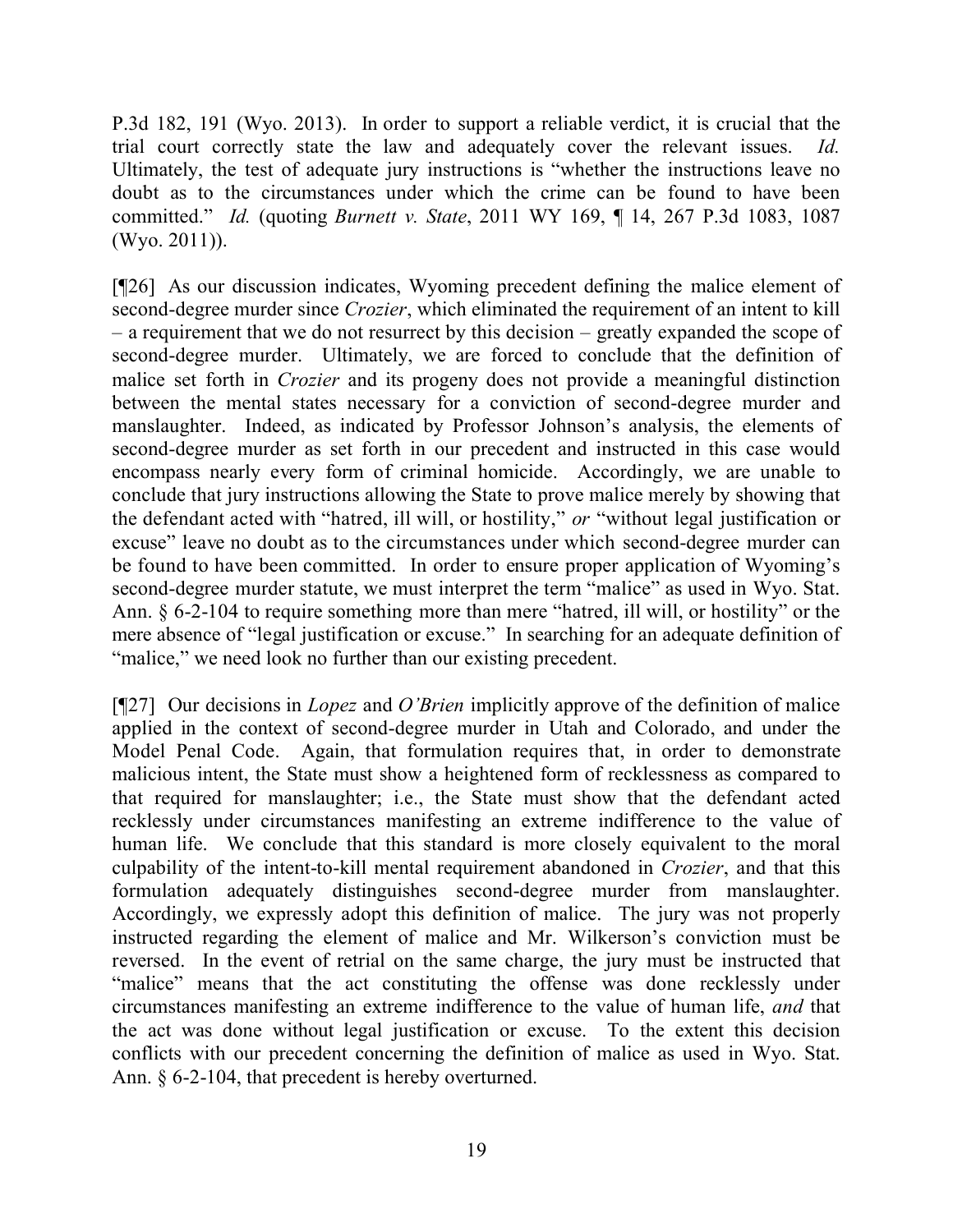### **Sufficiency of the Evidence**

[¶28] Although we reverse Mr. Wilkerson's conviction on the basis that the jury was not properly instructed, we will briefly address Mr. Wilkerson's contention that there was insufficient evidence to support his conviction under the elements of the crime as instructed at trial. Generally, if the evidence was insufficient as a matter of law, Mr. Wilkerson is entitled to be acquitted and the State could not retry him. *Granzer v. State*, 2008 WY 118, ¶ 23, 193 P.3d 266, 272 (Wyo. 2008). In determining whether there was sufficient evidence to sustain a conviction, we apply the following standard of review:

> When reviewing the sufficiency of the evidence, this Court accepts as true the State's evidence and affords it those inferences which may be reasonably and fairly drawn from it. We do not consider conflicting evidence or inferences that can be drawn from such evidence. Our duty is to determine whether a quorum of reasonable and rational individuals would, or even could, have come to the same result as the jury actually did.

*Id.* (quoting *Kelly v. State*, 2007 WY 45, ¶ 11, 153 P.3d 926, 929 (Wyo. 2007)) (internal citations omitted).

[¶29] Relying on *Lopez*, Mr. Wilkerson claims that a single, closed-fist blow to the head is not sufficient to demonstrate that he acted "maliciously." We do not agree with Mr. Wilkerson's interpretation of our holding in *Lopez*. In *Lopez*, we stated that our precedent dictates that the defendant's "actions and motivations must be reviewed to determine his state of mind." *Id.*, ¶ 20, 86 P.3d at 858 (citing *Eagan v. State*, 58 Wyo. 167, 201-210, 128 P.2d 215, 227-230 (1942)). The present case is distinguishable from *Lopez* with respect to both actions and motivations. First, regarding the defendant's actions, we noted that Lopez had delivered "one open hand slap, not a blow or blows by a fist," and we concluded that "the only evidence of malice is the single open hand slap." *Id.*, ¶¶ 21, 24, 86 P.3d at 858-859. In contrast, in the present case, Mr. Wilkerson "blindsided" Mr. Newman with a closed-fist punch while Mr. Newman was seated on a barstool. After Mr. Newman was knocked to the ground, Mr. Wilkerson stomped or kicked in his direction and delivered a taunting statement. Second, with respect to the defendant's motivations, we noted in *Lopez* that Lopez and the decedent were friends, that Lopez had acted in "sudden anger," and that his anger "was caused by his concern that his friend would be harmed by drinking whiskey." *Id.*, ¶ 20, 86 P.3d at 858. In the present case, there was no evidence that Mr. Wilkerson's actions were motivated by a concern for Mr. Newman's well-being. There was sufficient evidence to support the conviction for second-degree murder under the definition of "malice" provided at trial.